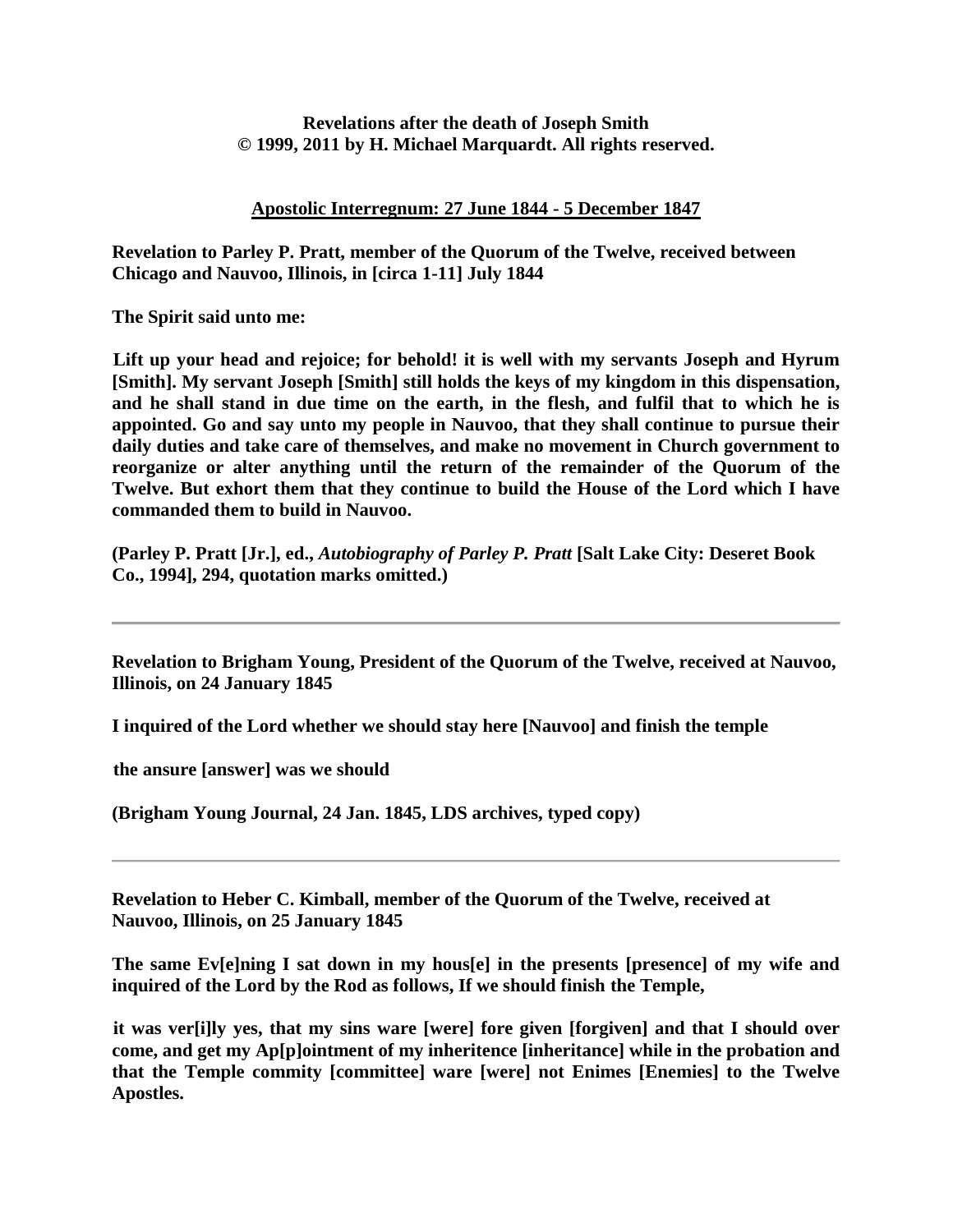**(Heber C. Kimball Journal, 25 Jan. 1845 as cited in Stanley B. Kimball, ed.,** *On the Potter's Wheel: The Diaries of Heber C. Kimball* **[Salt Lake City: Signature Books in association with Smith Research Associates, 1987], 93; original journal in LDS archives. Stanley B. Kimball wrote concerning the rod that Heber C. Kimball used in obtaining this revelation, "This was a rod about three and a half feet in length given to Kimball by Joseph Smith" [65n9].)** 

**Revelation to Brigham Young, President of the Quorum of the Twelve, received at Nauvoo, Illinois, on 30 January 1846** 

**yesterday [30 January] I had some conversation with Rubin [Reuben] Miller of Norway- [Ottawa, Illinois] he being considerably bewildered by Strang new- fangled Revelationrendered him almost devoid of Reason although apparently honest in what he was doing - & said that the word of the Lord would- be decidedly satisfactorily to him- where upon Isaid** 

**thus saith the Lord unto Reuben Miller through Brigham Young- that [James J.] Strang is a wicked & corrupt man & that his revelations are as false as he is - therefore turn away from his folly- & never let it be said of Reuben Miller- that he ever was led away & entangled- by such nonsense** 

**Thus saying I left him my time being to precious- to be spent in hearing and even talking about-such trash---**

**(Brigham Young Journal, 31 Jan. 1846, typed copy, original LDS archives)** 

**Revelation to Orson Hyde, member of the Quorum of the Twelve, received at Nauvoo, Illinois, on 14 March 1846** 

**In my meditations, this morning, the Spirit of the Lord came upon me, and I was moved to write: and being grieved in my spirit on account of false pretences [pretenses] by evil designing persons to gain power, and lead away the flock of God; It whispered me and said:** 

**Evil men, ambitious of power, must needs arise among you, and they shall be led by their own self-will and not by me. Yet they are instruments in my hands, and are permitted to try my people, and to collect from among them those who are not the elect, and such as are unworthy of eternal life. Grieve not after them, neither mourn nor be alarmed. My people know my voice and also the voice of my spirit, and a stranger they will not follow, therefore such as follow strangers are not my people. Behold James J. Strang hath cursed my people by his own spirit and not by mine. Never at any time have I appointed that wicked man to lead my people, neither by my own voice, nor by the voice of my servant Joseph Smith,**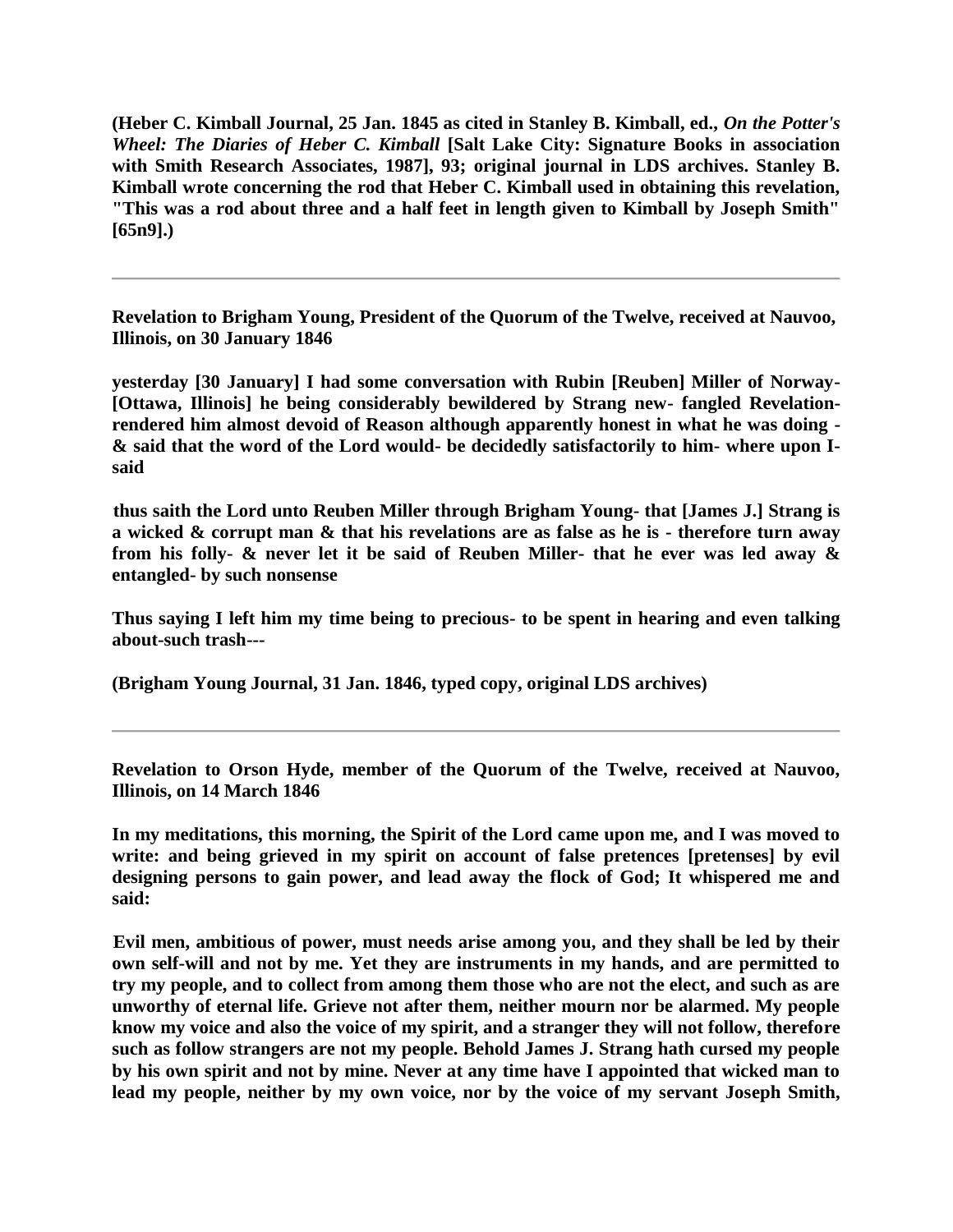**neither by the voice of mine angel: but he hath sought to deceive and Satan helpeth him; but before of old was he one that was ordained to gather the tares of the field, and mine angels have chosen him to do it because he was a wicked man, even as Judas was chosen to betray his Lord. But his spirit and ambition shall soon fail him, and then shall he be called to judgment and receive that portion which is his mete, and his treacherous followers, who have forsaken the counsel of their brethren and turned from the covenants of their God, and have cast asunder the tenderest ties, must drink from a bitter cup.** 

**Let no man who putteth his trust in me be troubled about his rights. The worthy shall have their rights and no power can prevent it, for I will give them the hearts of my people, and their voice is my voice, even as my voice is the voice of my father; and what they bind on earth I will bind in heaven. But the unworthy have no rights except these, repentance or condemnation. If they act upon the former, behold they are justified, but if not, they must suffer the consequences of the latter.** 

**By this you may know the unworthy among my people: for whomsoever they reject, the same are rejected of me. And woe to such as shall follow him who hath been rejected by my people. If my people sin I will correct and chasten them because I love them, yet I will not reject them, neither give my kingdom to other people, for behold the end draweth nigh, and judgement will I pour out upon your oppressors and upon those who accuse you to hide their own iniquity and their shame, and to get power for unholy purposes and not for the building up of my kingdom. Let such beware lest they fall by the hand of the destroyer, whose arrows are plague and pestilence, before their designs are accomplished.** 

**Let my saints gather up with all consistent speed and remove westward, except such as are counselled to tarry and must needs remain to settle the[i]r business according to the counsel of my servant JOSEPH SMITH, in the day that he was with you in the flesh, and also to the counsel of my servants, the Twelve whom I have chosen, and who have abode in me.** 

**Let there be no more disputes or contentions among you about doctrine or principle, neither who shall be greatest, but hearken to those things which I have spoken unto you, and which have before been given and you shall rest in my kingdom, and have glory and honour for ever and ever--Yea! Saith the Spirit, and the Spirit is truth, and the truth abideth for ever: Amen.** 

**("He that hath ears to hear, let him hear what the Spirit saith unto the Churches,"** *Latter-Day Saints' Millennial Star* **7 (15 May 1846):157-58, emphasis omitted; also published as a broadside at Nauvoo, Illinois, 14 March 1846.)**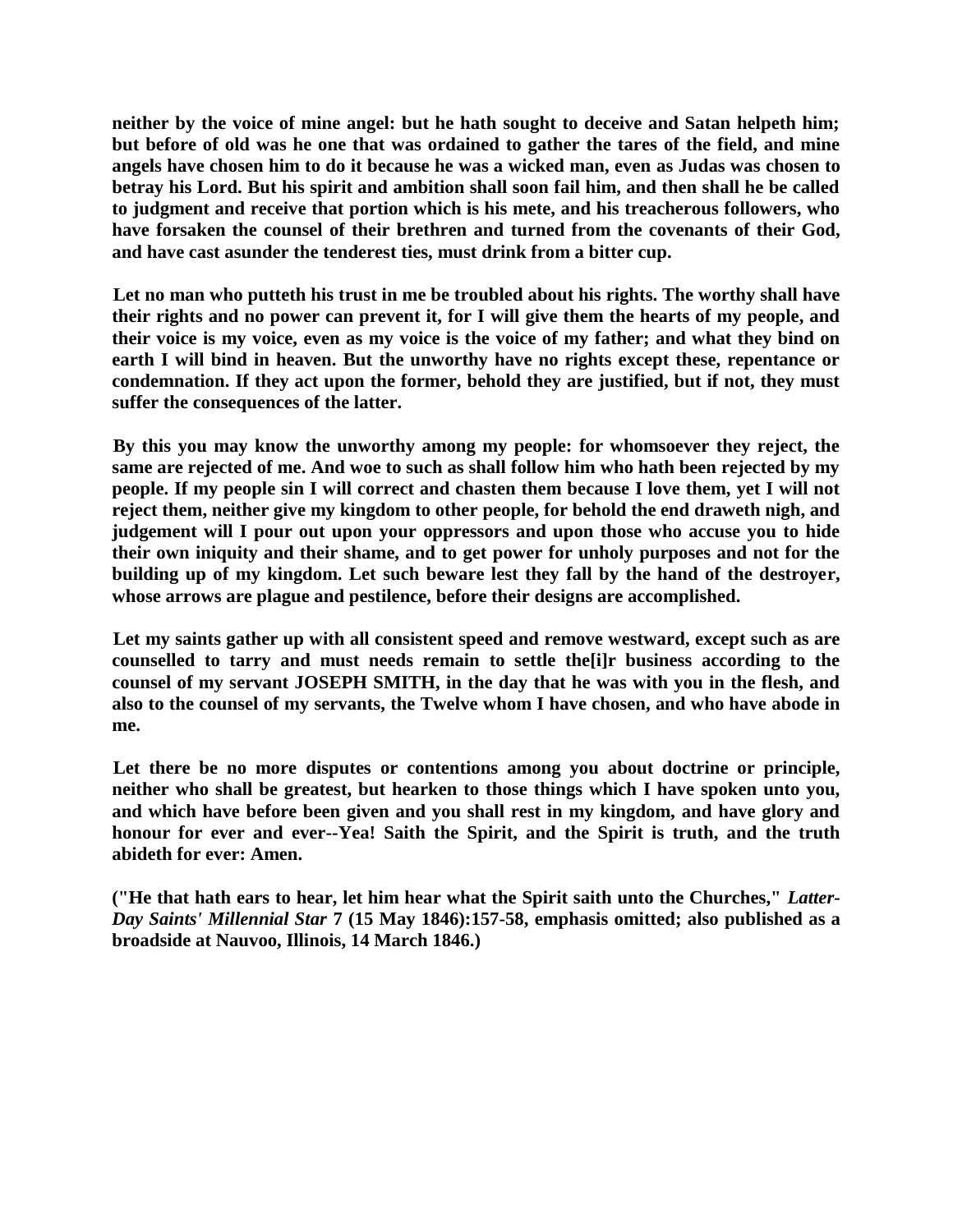### **Apostle Brigham Young**



**Revelation to Brigham Young, President of the Quorum of the Twelve, received at Mount Pisgah of the Camp of Israel, Middle Fork of the Grand River, Iowa Territory [about two miles west of present Thayer, Iowa] on 26 May 1846** 

**I told Daniel and Orson Spencer that the Spirit said to me,** 

**Tell Daniel [Spencer] to gather up what teams, tools, seeds, and men he can and go on and let Orson [Spencer] stay and take care of the families and bring them on.** 

**(Manuscript History of Brigham Young, 26 May 1846, typed copy, quotation marks omitted, LDS archives)** 

**Revelation to Brigham Young, President of the Quorum of the Twelve, received at Winter Quarters of the Camp of Israel, Omaha Nation, West Bank of Missouri River [now Omaha, Nebraska] on 14 January 1847** 

**Winter Quarters, Camp of Israel Jany 14 1847** 

**The Word and Will of the Lord concerning the Camp of Israel in their journeyings to the West.** 

**Let all the people of the church of Jesus Christ of Latter day Saints, and those who journey with them, be organized into Companies, with a covenant and promise to keep all the commandments and statutes of the Lord our God: Let the companies be organized with Captains of hundreds, Captains of fifties, and Captains of tens, with a President and his two Councillors [Counselors] at their head, under the direction of the Twelve Apostles; And this shall be our covenant, that we will walk in all the ordinances of the Lord.** 

**Let each company provide themselves with all the Teams, Waggons [Wagons], Provisions, clothing, and other necessaries for the journey, that they can.**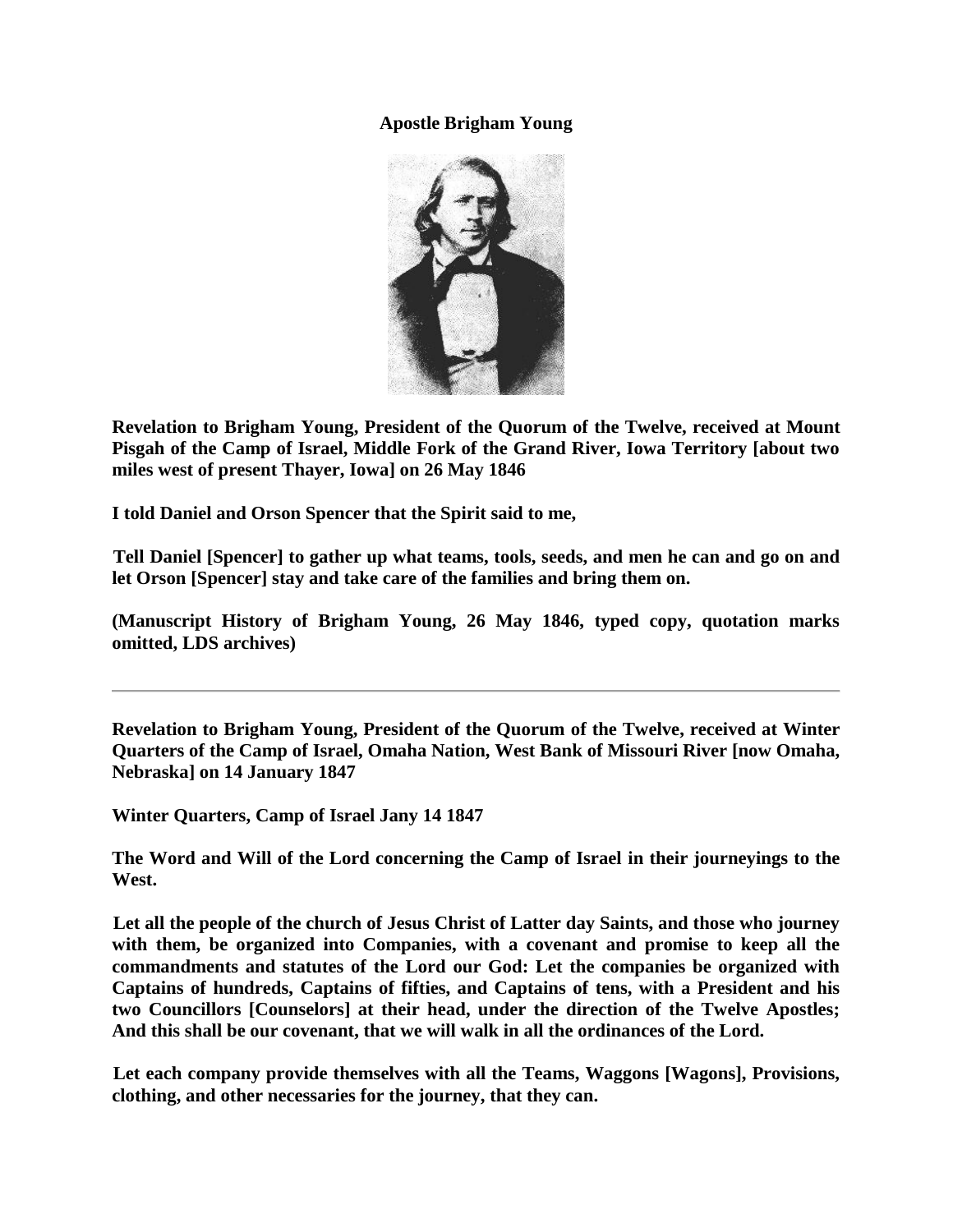**When the Companies are organized, let them go to with their might, to prepare for those who are to tarry.** 

**Let each Company with their Captains and Presidents, decide how many can go next Spring; then choose out a sufficient number of able bodied and expert men, to take Teams, Seeds, and farming Utensils, to go as Pioneers to prepare for putting in Spring Crops.** 

Let each company bear an equal proportion, according to the dividend of their property, in **taking the poor, the Widows, the fatherless, and the families of those who have gone into the [United States] army, that the cries of the Widow and the fatherless come not up into the ears of the Lord against this people.** 

**Let each Company prepare houses, and fields for raising grain, for those who are to remain behind this season. And this is the Will of the Lord concerning his people. Let every man use all his influence and property, to remove this people to the place where the Lord shall locate a stake of Zion; and if ye do this with a pure heart, in all faithfulness, ye shall be blest, in your flocks, and in your herds, and in your fields, and in your houses, and in your families.** 

**Let my Servants Ezra T. Benson and Erastus Snow organize a Company: and let my Servants Orson Pratt and Wilford Woodruff organize a Company; Also let my servants Amasa Lyman and George A. Smith organize a Company; and appoint Presidents; and Captains of hundreds, and of fifties, and of tens: And let my Servants that have been appointed, go and teach this my Will to the Saints, that they may be ready to go to a land of peace.** 

**Go thy way and do as I have told you; and fear not thine enemies; for they sh[all] not have power to stop my work.** 

**Zion shall be redeemed in mine own due time, and if any man shall seek to build up himself, and seeketh not my Council [Counsel], he shall have no power, and his folly shall be made manifest. Seek ye and keep all your pledges one with another; and covet not that which is thy Brother's.** 

**Keep yourselves from evil, to take the name of thy God in vain; for I am the Lord your God, even the God of your fathers, the God of Abraham, and of Isaac, and of Jacob: I am he who led the children of Israel out of the land of Egypt, and my arm is stretched out in the last days to save my people Israel.** 

**Cease to contend one with another. Cease to speak evil one of another. Cease Drunkenness, and let your words tend to edyfying [edifying] one another. If thou borrowest of thy neighbor, thou shalt return that which thou hast borrowed; and if thou canst not repay, then go straitway and tell thy Neighbor, lest he condemn thee.** 

**If thou shalt find that which thy neighbor has lost, thou shalt make diligent search, till thou shalt deliver it to him again. Thou shalt be diligent in preserving what thou hast, that thou**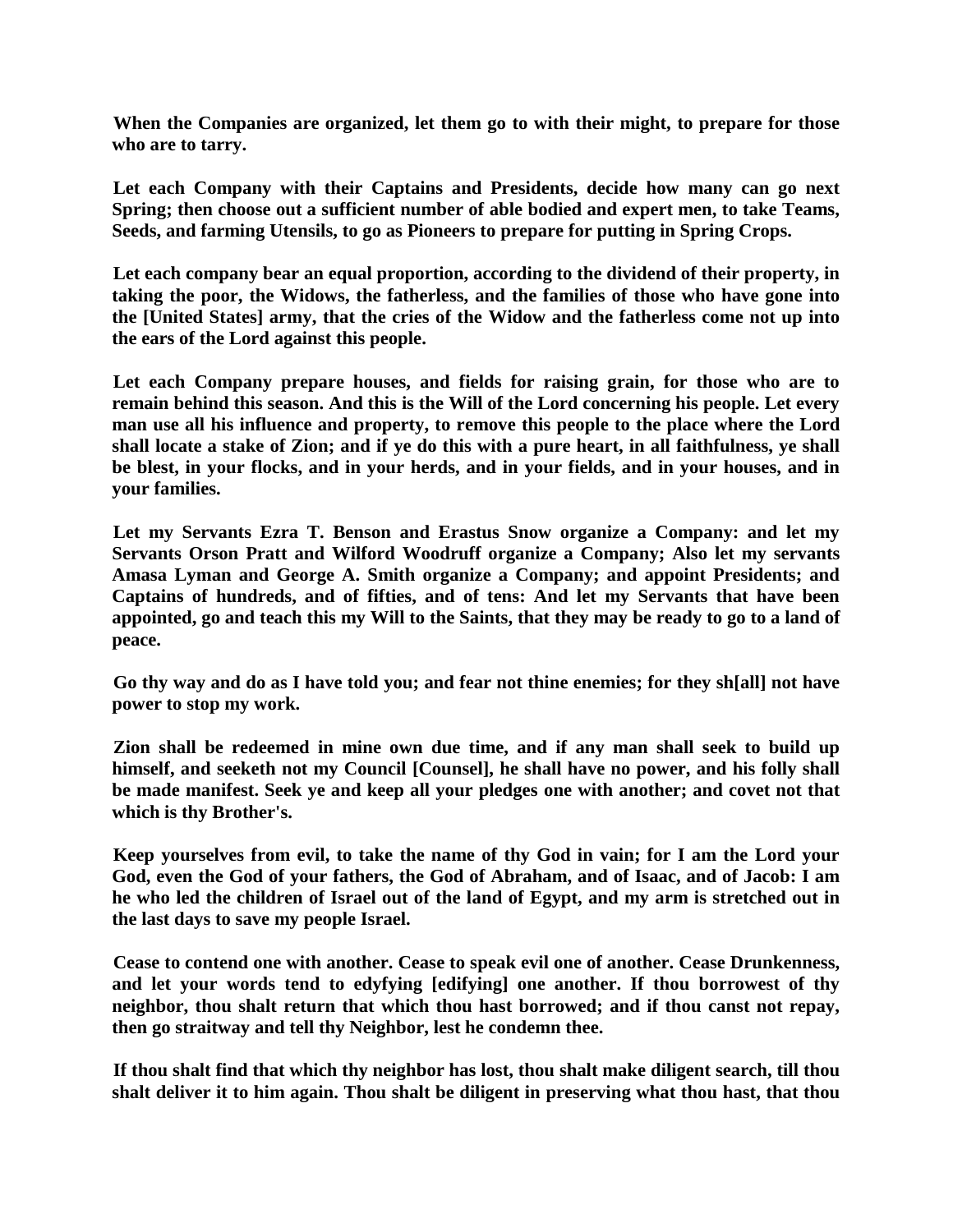**mayest be a wise steward; for it is the free gift of the Lord thy God, and thou art his Steward.** 

**If thou art merry, praise the Lord with singing, with music, with Dancing, and with a prayer of praise and thanksgiving. If thou art sorrowful, call on the Lord thy God with supplication, that your souls may be joyful.** 

**Fear not thine enemies, for they are in mine hands, and I will do my pleasure with them. My people must be tried in all things, that they may be prepared to receive the Glory that I have for them, even the glory of Zion, and he that will not bear chastisement is not worthy of my kingdom.** 

**Let him that is ignorant, learn wisdom by humbling himself, and calling upon the Lord his God, that his eyes may be opened that he may see, and his ears opened that he may hear, for my Spirit is sent forth into the world to enlighten the humble and contrite, and to the condemnation of the ungodly.** 

**Thy Brethren have rejected you and your testimony, even the nation that has driven you out; and now cometh the day of their calamity, even the days of sorrow like a woman that is taken in travail; and their sorrow shall be great, unless they speedily repent; yea, very speedily! for they killed the Prophets, and thy that were sent unto them, and they have shed innocent blood, which crieth from the ground against them:** 

**Therefore marvel not at these things, for ye are not yet pure; thou canst not yet bear my glory but thou shalt behold it if ye are faithful in keeping all my words that I have given you from the days of Adam to Abraham; from Abraham to Moses; from Moses to Jesus and the Apostles; and from Jesus and his Apostles to Joseph Smith, whom I did call upon by mine Angels, my ministering Servants; and by mine own voice out of the heavens, to bring forth my work; which foundation he did lay, and was faithful, and I took him to myself. Many have marvelled because of his death, but it was needful that he should seal his testimony with his blood, that he might be honored, and the wicked might be condemned.** 

**Have I not delivered you from your enemies, only in that I have left a Witness of my name? Now, therefore, hearken, O ye people of my church; and ye Elders, listen together; you have received my kingdom, be diligent in keeping all my commandments, lest judgements come upon you, and your faith fail you, and your enemies triumph over you.** 

**So no more at present. Amen, and Amen.** 

**(Manuscript in Newel K. Whitney Collection, Harold B. Lee Library, Brigham Young University; copy made for Newel K. Whitney, no. 14; LDS D&C 136)**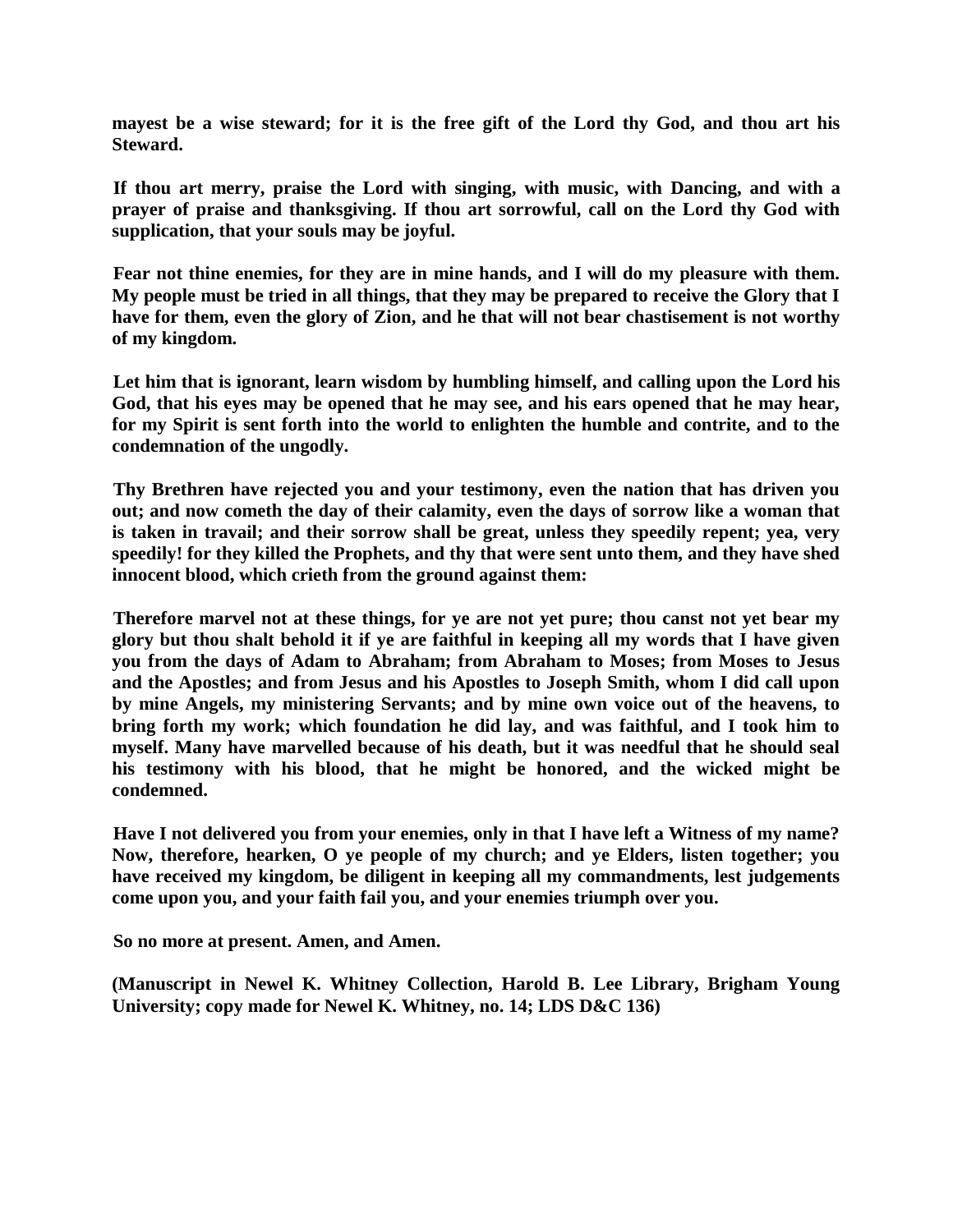**Revelation to Brigham Young, President of the Quorum of the Twelve, between present Scottsbluff and Henry, Nebraska, on 28 May 1847** 

**I, Brigham, am constrained by the Spirit to say to you, my brethren, in this Camp of Pioneers, who have gone; or who have come out of bondage to find a location for a Stake of Zion, Except you repent, and humble yourselves before the Lord, you shall not have power to accomplish your mission; And all your toils and labors will prove a curse instead of a blessing unto you. In vain do you think that your works will be accepted of the Lord, whilst your hearts are far from him.** 

**The voice of the Spirit of the Lord, is unto the elders of Israel, prepare ye for the coming of the Son of Man in the Clouds of heaven; yea in a pillar of fire, to take vengeance on the ungodly; Yea, this is my commandment unto you mine Elders, saith the Lord Almighty, that you speedily repent, lest judgments overtake you, and you be numbered with the foolish virgins.** 

**Let this suffice; take heed to your ways, and keep your former covenants; And I the Lord will deliver you from all your enemies, saith him who is your Advocate with the Father; even so, Amen.** 

**(Brigham Young Papers, LDS archives, as cited in Fred C. Collier, comp.,** *Unpublished Revelations of the Prophets and Presidents of the Church of Jesus Christ of Latter-day Saints* **[Salt Lake City: Collier's Publishing Co., 2nd ed., 1981], 1:109)** 

# **Apostolic Interregnum: 29 August 1877 - 10 October 1880**

**Revelation to Apostle John Taylor, President of the Quorum of the Twelve, on 19 November 1877 in Salt Lake City, Utah Territory.** 

**I have been asking the Lord to show me how to adjust the property of the Church, held in the name of the late President Brigham Young, so as to do justice to his estate and yet not wrong the Church, and have received the following answer:** 

**You have ask of me, and others of the Twelve have asked of me, that wisdom might be given you to adjust these property matters of the Church; Thus saith the Lord: Be one, be united, be honest, act upon the principles of justice and righteousness to the living and to the dead and to my Church, and I, the Lord, will sustain you and will acknowledge your labors. Amen.** 

**(Joseph F. Smith Papers, LDS archives, as cited in Fred C. Collier, comp.,** *Unpublished Revelations of the Prophets and Presidents of the Church of Jesus Christ of Latter-day Saints* **[Salt Lake City: Collier's Publishing Co., 2nd ed., 1981], 1:119)**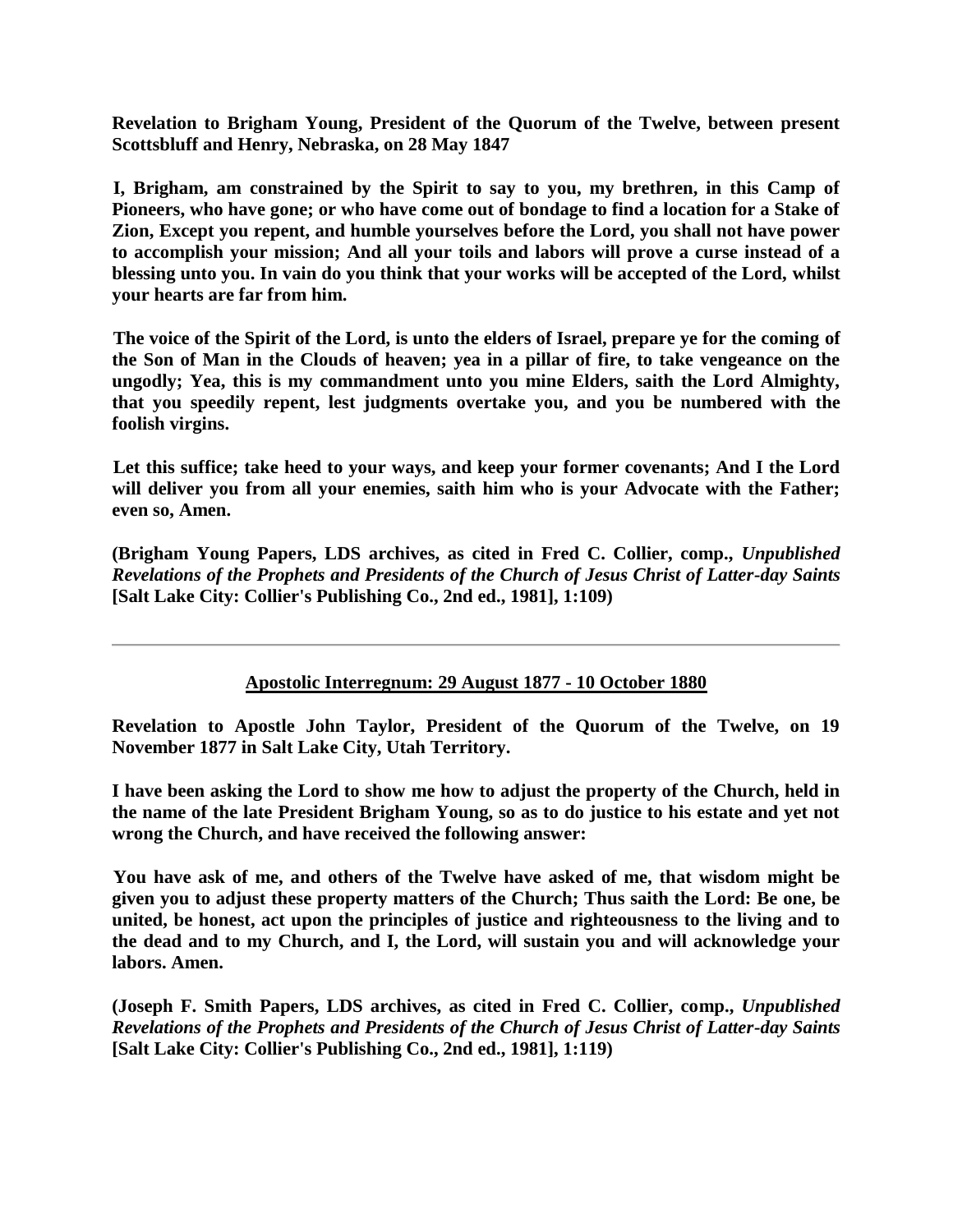**Revelation to Wilford Woodruff, member of the Quorum of the Twelve, in the Wilderness of San Francisco Mountain, Arizona Territory on 26 January 1880** 

**A Revelation given to Wilford Woodruff in the Wilderness of San Francisco Mountain in Arizona On the 26 day of Jan 1880:** 

**Thus saith the Lord unto my servant Wilford Woodruff. I have heard thy Prayers, And will answer thy Petitions. I will make Known unto thee my will Concerning the Nation who encumber the land of promise, And also Concerning Zion and her inhabitants.** 

**I have already revealed my will Con[cern]ing the Nation through the mouth of my Servant Joseph [Smith], who sealed his Testimony with his own Blood, which Testimony has been in force upon all the world from the hour of his death. What I the Lord have revealed in that Testiment [Testament] and decreed upon this Nation, and all the Nations of the Earth shall be fulfilled, Saith the Lord of Hosts.** 

**I the Lord have spoken and will be obeyed. My Purposes shall be fulfilled upon this Nation, and No power shall stay my hand. The hour is at the door when my wrath and indignation shall be poured out upon the wicked of this Nation. Their murders, blasphemies, Lyings, whoredoms and abominations have Come up before my face and before the heavens and the wrath of mine indignation is full. I have decreed Plagues to go forth and lay waste mine Enemies and not many years hence they shall not be left to pollute mine heritage. The Devil is ruling over his Kingdom and my spirit has no Place in the h[e]arts of the Rulers of this Nation, and the Devil stirs them up to defy my Power, and to make war upon my Saints. Therefore let mine Apostles and mine Elders who are faithful obey my Commandments which are already written for your profit and guideance [guidance].** 

**Thus saith the Lord unto my servant John Taylor and my servant Wilford Woodruff and my servant Orson Pratt and to all the residue of mine Apostles. Have you not gone forth in my name without Purse or scrip and declared the Gospel of Life and Salvation unto this Nation and the Nations of the Earth and warned them of the judgments which are to Come as you have been moved upon by the power of the Holy Ghost and the inspiration of the Lord? You have done this year by year for a whole Generation as Men Count time. Therefore your garments are Clean of the Blood of this generation and Esspecially of this Nation.** 

**Therefore as I have Said in a former Commandment so I the Lord say again unto mine Apostles go ye alone by your selves whether in heat or in Cold and Clens [Cleanse] your feet with water pure water. It matters not whether it be by the running stream or in our Clossetts [Closets] but bear their testimonies befor[e] the Lord and the Heavenly Hosts.** 

**And when you have all done this Then gather yourselves to gether in your Holy places and Cloth yourselves in the Robes of the Holy Priesthood and there offer up your Prayers according to my Holy Law. Let him who Presides be mouth and kneel upon the Holy Altar and there let mine Apostles bring all there [their] testimonies before my face and before the Heavenly Hosts and before the justified spirits made perfect.**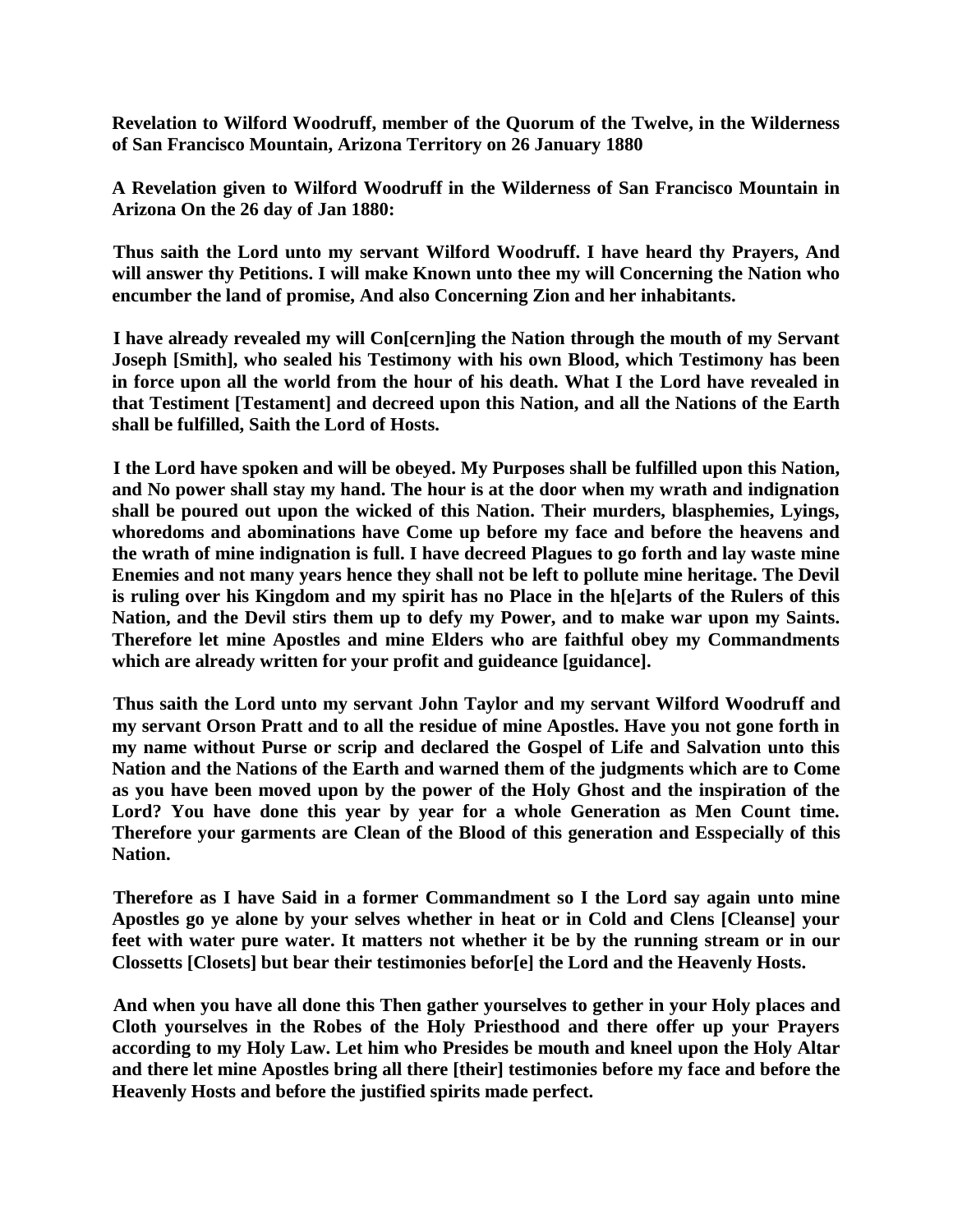**And thus saith the Lord unto you mine Apostles when you bring these testimonies before me let them be presented by Name as far as the spirit shall present them unto you, The Preside[n]ts of the United States, The Supreme Court, The Cabinet, The Senate & House of Con[g]ress of the United States The Governors of the States and Territories The Judges & Officers sent unto you and all men & persons who have taken part in persecuting you or Bringing distress upon you or your families or have sought your lives or sought to hinder you from keeping my Commandments or from Enjoying the rights which the Constitutional Laws of the Land guarantee unto you.** 

**And what I the Lord say unto you mine Apostles I say unto my servants the Seventies, The High Priests The Elders and The Priests And all my Servants who are pure in h[e]art and who have born [bore] testimony unto this Nation. Let them go forth & Cle[a]nse their feet in pure water and bear testimony of it unto your Father who is in heaven.** 

**And thus saith the Lord unto mine Apostles and mine Elders when ye do these things with Purity of heart, I the Lord will hear your Prayers and am bound by oath and Covenant to defend you and fight your battles as I have said in a former Commandment it is not my will that mine Elders should fight the Battles of Zion for I will fight your Battles. Nevertheless Let no Man be afraid to lay down his life for my sake for He that layeth down his life for my sake shall find it again and have Eternal life.** 

**The Nation is ripened in iniquity and the Cup of the wrath of mine indignation is full, and I will not Stay my hand in Judgment upon this Nation or the Nations of the Earth. I have Decreed wars and Judgments upon the wicked and my wrath and indignation are about to be poured out upon them. And the wicked and rebellious shall know that I am God. As I the Lord have spoken so will I the Lord fullfill. I will spare none who remain in babylon but I will burn them up Saith the Lord of Hosts. As I the Lord have suffered so will I put all Enemies under my feet, for I the Lord utter my word, and it shall be obeyed and the day of wrath and indignation shall Come upon the wicked.** 

**And I say again wo unto that Nation or House or people, who seek to hinder my People from obeying the Patriarchal Law of Abraham which leadeth to a Celestial Glory which has been revealed unto my Saints through the mouth of my servant Joseph [Smith] for whosoever doeth these things shall be damned Saith the Lord of Hosts and shall be broaken [broken] up & washed away from under Heaven by the Judgments which I have sent forth and shall not return unto me void.** 

**And thus with the sword and By Blood shed and with famine & Plagues and Earthquakes and the Thunders of Heavens and the vivid lightnings shall this Nation and the Nations of the Earth be made to feel the Chast[e]ning hand of an Almighty God untill they are broaken [broken] up and Destroyed, and wasted away from under heaven, and No power Can Stay my hand. Therefore let the wicked tremble. Let them that blasphene [blaspheme] my name hold their lips, for destruction will swiftly over take them.** 

**All that I the Lord have Spoken through the Mouth of my Prophets and Apostles since the world began concerning the Last dispensation and fulness of times, Concerning my Church**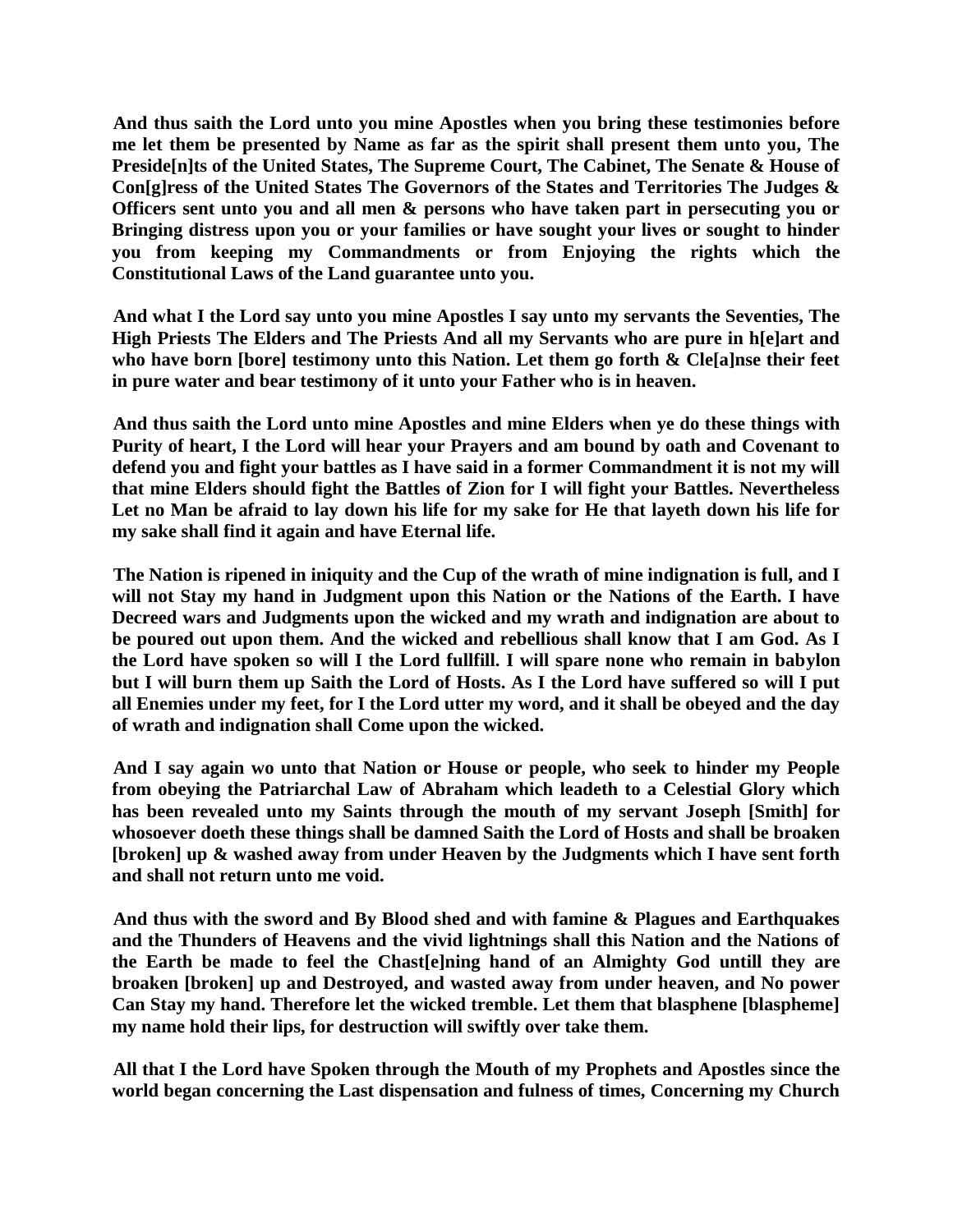**which has been Called out of the wilderness of darkness and Error, and Concerning the Zion and Kingdom of God and Concerning Babylon the Great, And what I have spoken through the Mouth of My servant Joseph [Smith] shall all be fulfilled. And though Heaven and Earth Pass away my words shall not pass away, but shall all be fulfilled Saith the Lord.** 

**These revelations and testimonies you have before you. Let my Saints search the word of the Lord and treasure up wisdom and be prepared for that which is to Come. As I have decreed so shall my Judgments begin at the House of God. There are those in my Church who have a name among you who are Adulterers and Adulteresses and those who blasphene [blaspheme] my name and those who love and make a lie, and those who revel and Drink with the Drunken. If they do not speedily repent of their wickedness and Abominations They shall be severed from the ordinances of my house Saith the Lord.** 

**There are many who have need to repent whose hearts are set upon the things of this world, who asspire [aspire] to the honors of men, and do not honor the Priest[h]ood, nor seek to build up the Kingdom of God as they Should. Neither do they learn or Comprehend that the rights of the Priesthood are inseparably Connected with the Powers of heavens and that the powers of heaven Cannot be Controlled nor handled ownly [only] upon the principles of Righteousness. Such should repent and turn unto the Lord and seek for the Holy Spirit to guide them. Judgments will begin at my House, and from thence will they go forth unto the wicked, and the wicked Cannot Escape. Blessed are the pure in heart, for my Blessings await them in this life and Eternal Life in the world to Come.** 

**Thus Saith the Lord unto you my servants the Apostles who dwell in the flesh fear ye not your Enemies. Let not your hearts be troubled. I am in your midst. I am your Advocate with the Father. I have given mine Angels Charge Concerning you. Mine Eyes are upon you. And the Eyes of your Heavenly Father and the Heavenly Hosts, and all Justified Spirits made perfect are a watching over you. Your works are manifest befor[e] the face of my servants who have sealed their Testimony with their Blood and before all of my servants of the Twelve Apostles whom I have taken unto myself. The veil is taken from off their faces and they Know your works. They await your Coming when you have finished your testimony in the flesh. Therefore be ye faithful untill I Come. My Coming is at the Door.** 

**Call upon the Lord in mighty Prayer. Ask and you shall receive whatever you agree as touching any thing and ask the Father in my name it shall be given unto you. Seek dilligently to build Up Zion and magnify your high Calling and your Enemies shall not prevail over you. Zion shall not be moved out of her Place. Zion shall prevail against her Enemies. My People shall not be hindered in the building of my Temples unto my Holy Name if they will h[e]arken to my voice and do as I Command them.** 

**The blood of my servant[s] Joseph & Hyrum [Smith] and of mine Apostles and Elders which have been shed for the word of God & Testimony of Jesus Christ Cries from the ground for vengeance upon the Nation who have shed their blood but the Blood shall spe[e]dily be avenged and shall scease [cease] to Cry unto me for the hour of God[']s Judgme[n]t is fully Come and shall be poured out without measure upon the wicked.**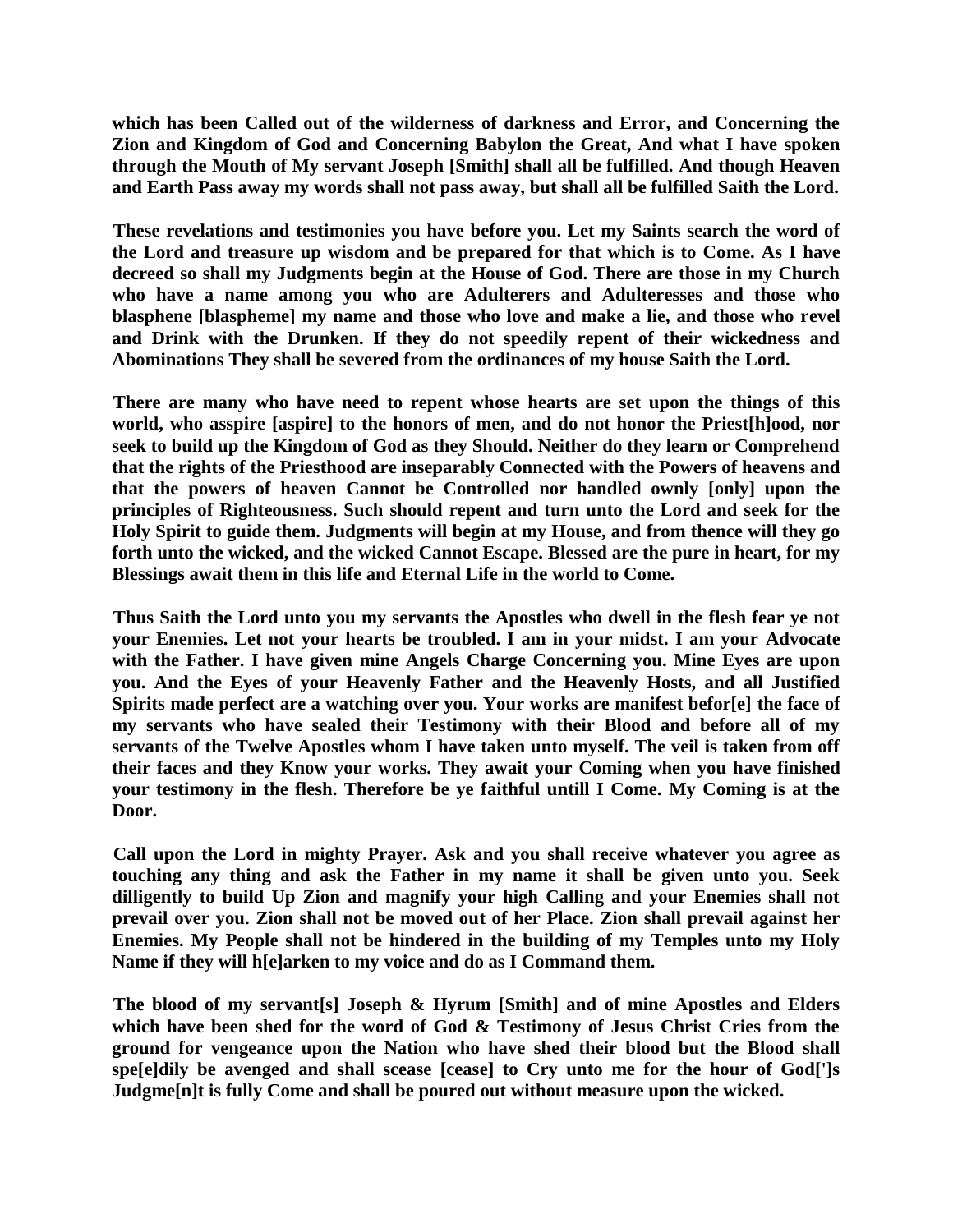**But H[e]arken & hear O ye Apostles Elders & people of my Church to the word of the Lord Concerning you that for all the Blessings that I will pour out upon you and the Inhabitants of Zion, and the Judgments and destructions upon the wicked that I will be inquired of by you to ask the Father in my name to do and to perform these things for you, As I told all the House of Israel by my servant Moses that they should ask at my hand for all those blessing[s] which I the Lord had promised Unto Israel in the Latter Days, And as I the Lord Ordained mine Apostles who were with me in my ministry, and Promised them that they should sit upon Twelve Thrones Judging the Twelve Tribes of Israel So I say unto you mine Apostles whom I have raised up in these last days that I have ordained you to bear Record of my name and of the Gospel of Jesus Christ to the Gentiles first and then to the House of Israel. I have also Ordained you to set [sit] upon Thrones and Judge the Gentiles and all of the inhabitants of the Earth unto whom you have borne Testimony of my name in the day and Generation in which you live.** 

**Therefore how great is your Calling and Responsibility befor[e] me. Therefore gird up the Loins of your minds and Magnify your Callings in the fear of God and prepare ye for the Coming of the Son of Man which is nigh at the Door. No man knoweth the day nor the hour but the Signs of Both Heaven and Earth indicate his Coming as promised by the Mouth of my deciples [disciples]. The fig trees are leaving and the hour is nigh. Therefore prepare yourselves O ye Saints of the Most High God with Oil in your Lamps, for Blessed is he that watcheth for the Coming of the Son of man Again hear ye the word of the Lord O ye mine Apostles whom I have Chosen in these last Days to bear record of my Name and to Lead my People Israel untill the Coming of the Son of Man.** 

**I the Lord have raised up unto you my Servant John Taylor to preside over you and to be a Law Giver unto my Church. He has mingled his Blood with that of the Martered [Martyred] Prophets. Nevertheless while I have taken my Servants Joseph & Hyrum Smith unto myself I have preserved My Servant John Taylor for a wise purpose in me. I have also taken many others of the Apostles unto Myself for I take whom I will take and preserve in life them whom I will preserve according to the Council [Counsel] of my own will.** 

**And while my servant John Taylor is your President I wish to ask the rest of my servants of the Apostles the Question Although you have one to Preside over your Quorum and over the Church which is the order of God in all Generations, Do you not all of you hold the Apostleship which is the Highest Authority ever given to man on Earth? You do. Therefore you hold in Common the keys of the Kingdom of God in all the world. You each of you have power to unlock the veil of Eternity and hold Convers[ation] with God the Father and his Son Jesus Christ, and to have the Administration of Angels. It is your right privilege & duty to inquire of the Lord his mind & will Concerning yourselves the inhabitants of Zion and their interest.** 

**And whenever any one of you receive the word of the Lord Let it be written and Presented in your Councils and whatever by a united Consent you deem wisdom to be presented unto the people let it be presented by the Preside[n]t my servant John Taylor as the word of the**  Lord. In this way you will uphold him & Strengthen his hands as all the burthen [burden] **should not rest upon one man. For thus Saith the Lord All of mine Apostles should be full**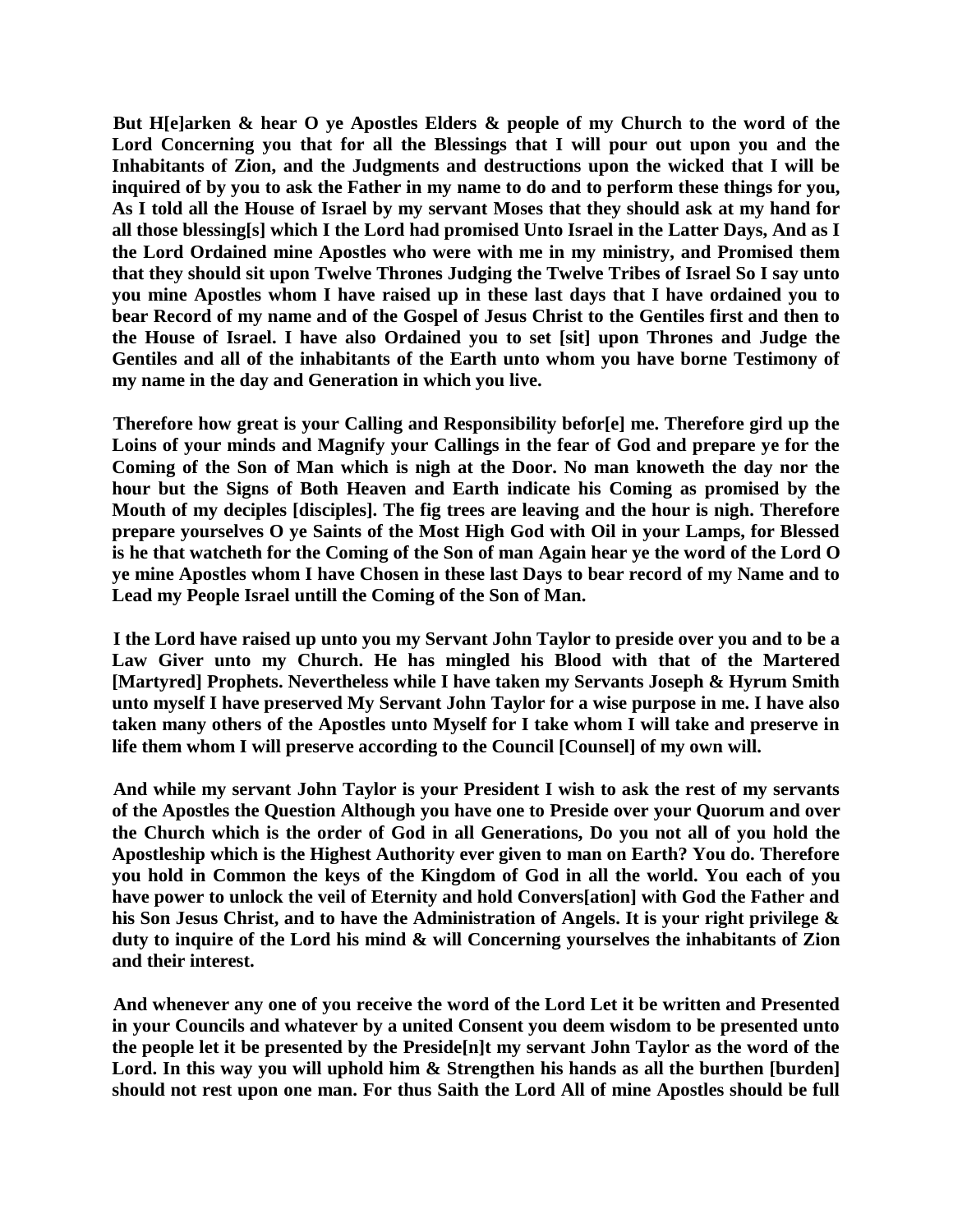**of the Holy Ghost of Inspiration and Revelation and know the mind & will of God and be prepared for that which is to Come. Therefore let mine Apostles keep my Commandments and obey my laws And the Gates of Hell shall not prevail against you. Fear not for lo I am with you untill I Come. I Come quickly Even so Amen.** 

**(Scott G. Kenney, ed.,** *Wilford Woodruff's Journal* **[Midvale: Signature Books, 1985], 7:615- 21, entry after "Synopsis of my labors in 1880.")** 

**President John Taylor**



**Revelation to John Taylor at Salt Lake City, Utah Territory, on 25-26 June 1882** 

**Sunday and Monday June 25 and 26, 1882. Celestial Marriage** 

**Question[:] Is the law of Celestial Marriage a law given to this nation or to the world?** 

**Answer[:] No. In no other sense than as the Gospel is given, and in accordance with the laws thereof. So far as it is made known unto men, it is made known unto them as the Gospel is made known unto them and is a part of the New and Everlasting Covenant, and it is only those who receive the Gospel that are able to, or capable of, entering into this covenant. Have I not said through my servant Joseph [Smith] that "all kingdoms are governed by law," and if they receive not the law of my Gospel they cannot participate in the blessings of Celestial Marriage which pertains to mine elect.** 

**No person, or people, or nation can enter into the principle of Celestial Marriage unless they come in by me, saith the Lord, and obey the law of my Gospel through the medium of him who is appointed unto this power as made known unto my people through my servant Joseph [Smith] in a Revelation on "The Eternity of the Marriage Covenant, including Plurality of Wives."** 

**I have therein stated that "all those who have this law revealed unto them must obey the same; for behold! I reveal unto you a new and an everlasting covenant; and if ye abide not that covenant, then are ye damned; for no one can reject this covenant and be permitted to**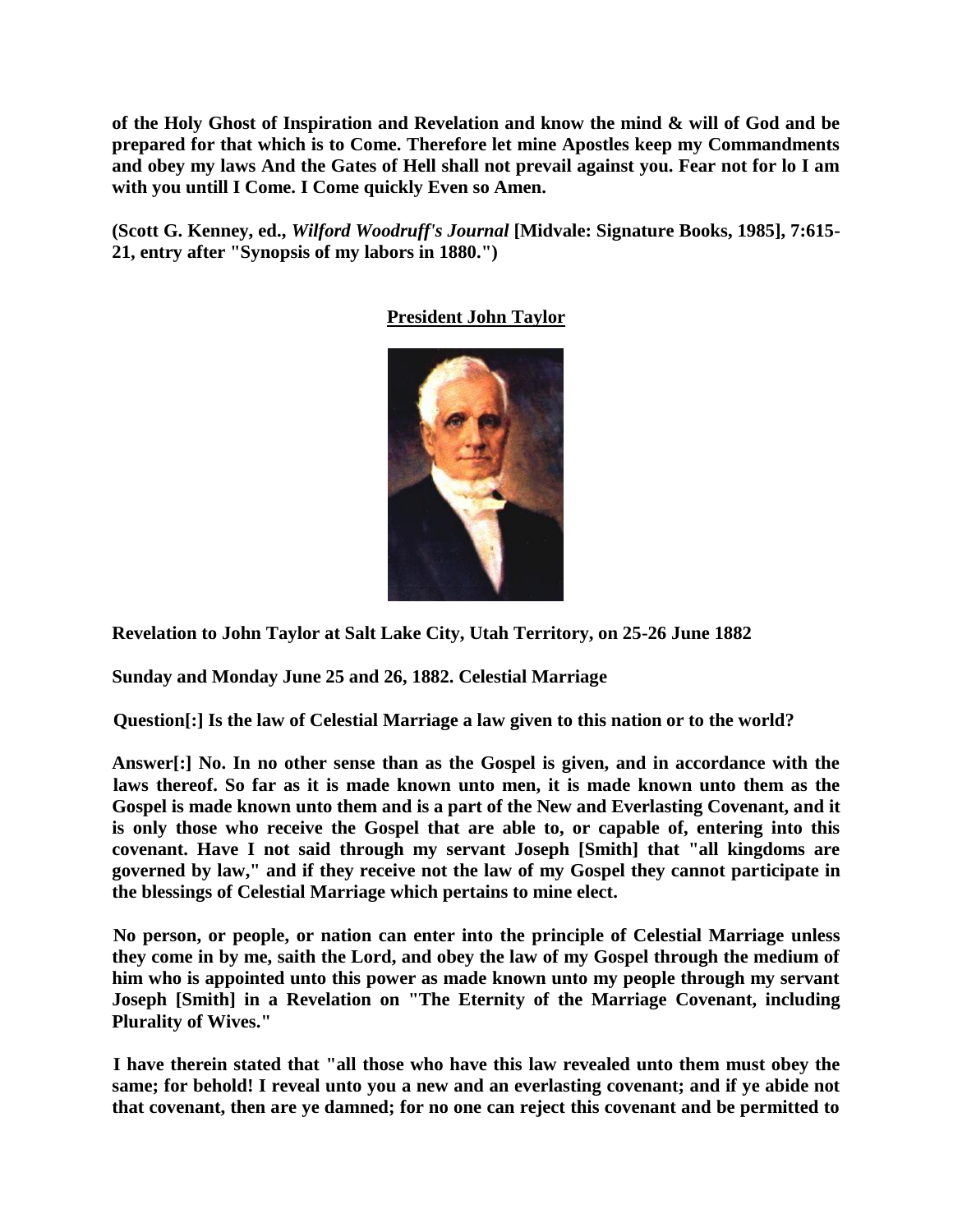**enter into my glory." [D&C 132:3-4] Furthermore, "And as pertaining to the new and everlasting covenant, it was instituted for the fullness of my glory; and he that receiveth a fullness thereof, must and shall abide the law, or he shall be damned, saith the Lord God." [D&C 132:6]** 

**It is again written that "all kingdoms have a law given." [D&C 88:36] The Celestial Kingdom including the promise of eternal life pertains to "the Church of the First Born, even of God the Holiest of all, through Jesus Christ his Son" [D&C 88:5] Therefore such must be sanctified from all unrighteousness that they may be prepared for the Celestial Glory, "for he that is not able to abide The Law of a Celestial Kingdom, cannot abide a Celestial Glory; and he who cannot abide the law of a Terrestrial Kingdom cannot abide a Terrestrial Glory; and he who cannot abide the law of a Telestial Kingdom cannot abide a Telestial Glory: therefore he is not meet for a Kingdom of glory. Therefore he must abide a Kingdom which is not a Kingdom of Glory." [D&C 88:22-24] Each of the persons inhabiting these several Kingdoms shall be quickened by the same power that pertains to the Kingdom that they are destined to inherit, whether Celestial, Terrestrial or Telestial; and shall receive of their respective glories.** 

**And again it is written, "And again, verily I say unto you, that which is governed by law is also preserved by law, and perfected and sanctified by the same. ["]That which breaketh a law, and abideth not by law, but seeketh to become a law unto itself, and willeth to abide in sin, and altogether abideth in sin, cannot be sanctified by law, neither by mercy, justice, nor judgment." [D&C 88:34-35]** 

**It is further written, speaking of Celestial Marriage, "And verily I say unto you, that the conditions of this law are these: - All covenants, contracts, bonds, obligations, oaths, vows, performances, connections, associations, or expectations, that are not made, and entered into, and sealed, by the Holy Spirit of promise, of him who is anointed, both as well for time and for all eternity, and that too most holy, by revelation and commandment through the medium of mine anointed, whom I have appointed on the earth to hold this power, (and I have appointed unto my servant, Joseph [Smith] to hold this power in the last days, and there is never but one on the earth at a time, on whom this power and the Keys of this Priesthood are conferred,) are of no efficacy, virtue, or force, in and after the resurrection from the dead; for all contracts that are not made unto this end, have an end when men are dead." [D&C 132:7] This law is a Celestial law and pertains to a Celestial Kingdom. It is a new and everlasting covenant and appertains to thrones, principalities, powers, dominions, and eternal increase in the Celestial Kingdom of God.** 

**You are not now sent to proclaim this principle to the United States, nor to the World, nor to urge it upon them. It is not for them as a nation or nations, only as many as accept the law of my Gospel and are governed thereby. Behold, if you were to preach this principle unto them and they said, We accept it, Could you then administer it unto them? Verily, I say unto you Nay. Have I not said, Behold! mine house is a house of order, saith the Lord God, and not a house of confusion. Will I accept of an offering, saith the Lord, that is not made in my name! Or, will I receive at your hands that which I have not appointed? And**  will I appoint unto you, saith the Lord, except it be by law, even as I and my Father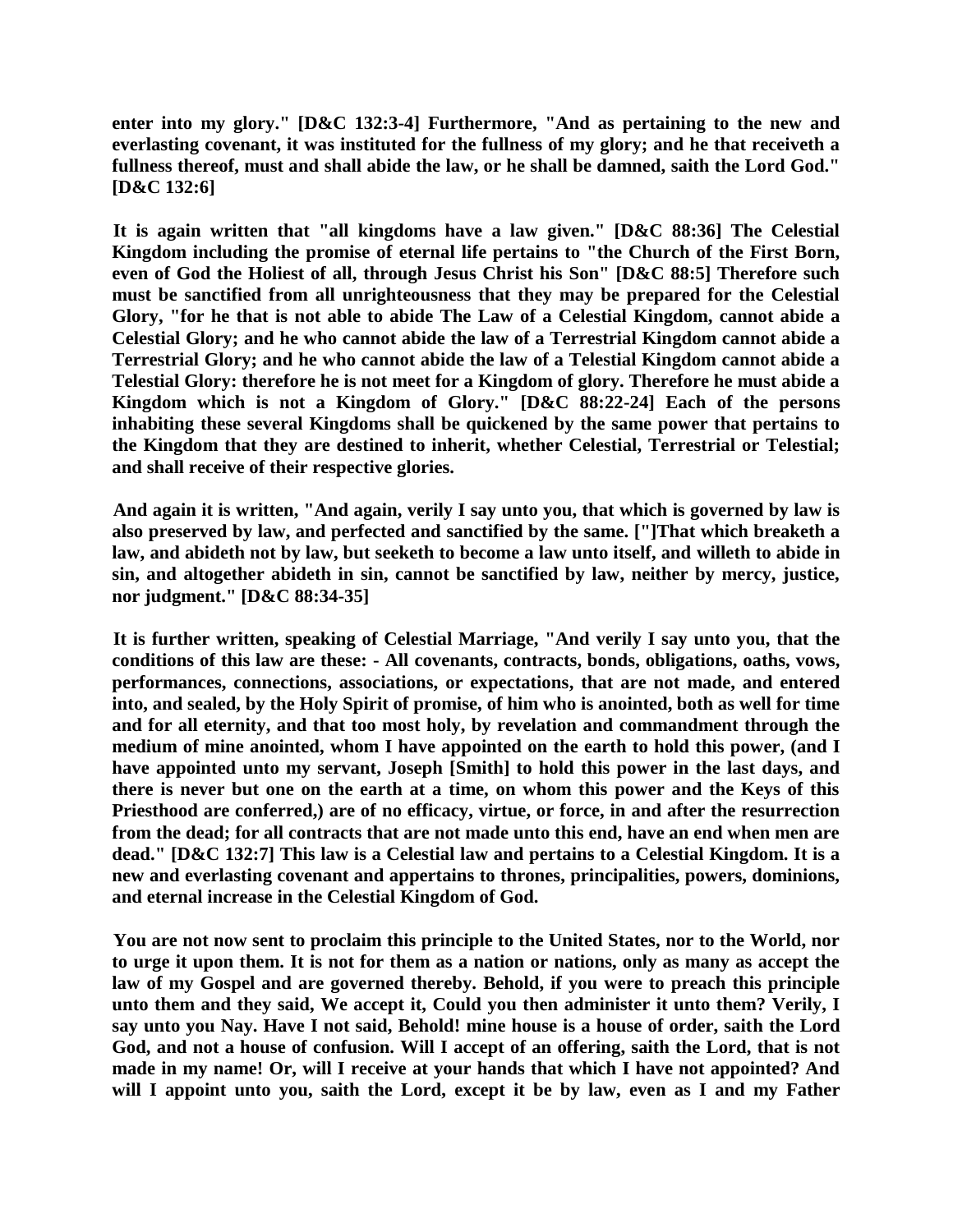**ordained unto you, before the world was! "I am the Lord thy God, and I give unto you this commandment, that no man shall come unto the Father but by me, or by my word, which is my law saith the Lord; and everything that is in the world, whether it be ordained of men, by thrones, or principalities, or powers, or things of name, whatsoever they may be, that are not by me, saith the Lord, shall be thrown down, and shall not remain after men are dead, neither in nor after the resurrection, saith the Lord your God; for whatsoever things remain, are by me; and whatsoever things are not by me shall be shaken and destroyed.** 

**"Therefore, if a man marry him a wife in the world, and he marry her not by me, nor by my word, and he covenant with her so long as he is in the world and she with him, their covenant and marriage are not of force when they are dead, and when they are out of the world; therefore, they are not bound by any law when they are out of the world." [D&C 132:9-l5] You ask, what shall we do? Thus saith the Lord God, Obey my law, and seek not to become a law unto yourselves, nor trust to outside influences; but seek in the way appointed to the Lord your God. Ye are my spokesmen, I am your God; and as I have before said, I now again say, Henceforeth do as I shall command you.** 

**Concerning the course taken by the United States they have the liberty a right to reject this law themselves, as they have the liberty a right to reject the Gospel; but it is contrary to the provisions of the Constitution, which is the supreme law of the land, for them to prohibit you from obeying it. Therefore abide in my law which I have revealed unto you, saith the Lord God, and contend for your rights by every legal and constitutional method and in accordance with the institutions, laws, and Constitution of the United States. Be humble, be faithful, be diligent, seek unto me and it shall be made known unto you from time to time what my will is pertaining to this matter. I am the Lord your God, hearken to me, and obey my law, and your enemies shall be confounded, and my Kingdom shall be victorious. Even so, Amen.** 

**(Manuscript in John Taylor Papers, LDS archives, typed copy)** 

**Revelation to John Taylor at Salt Lake City, Utah Territory, on 27 June 1882** 

**Verily thus saith the Lord, I have instituted my Kingdom and my Laws, with the Keys and power thereof, and have appointed you as my spokesman and my Constitution, with President John Taylor at your head, whom I have appointed to my Church and my Kingdom as Prophet, Seer and Revelator unto my Church and unto my Kingdom, and to preside over my Church and over my Kingdom, and to be my mouthpiece unto my Church and unto my Kingdom, and I will honor him and he shall speak forth the words that I will reveal unto him from time to time by the whisperings of my Spirit, by the revelation of my will and my word or by mine own voice, as I will, saith the Lord, and ye shall listen to his words, as my words, saith the Lord your God.** 

**Thus Saith the Lord God who rules in the heavens above and in the earth beneath, I have introduced My Kingdom and my Government, even the Kingdom of God, that my servants**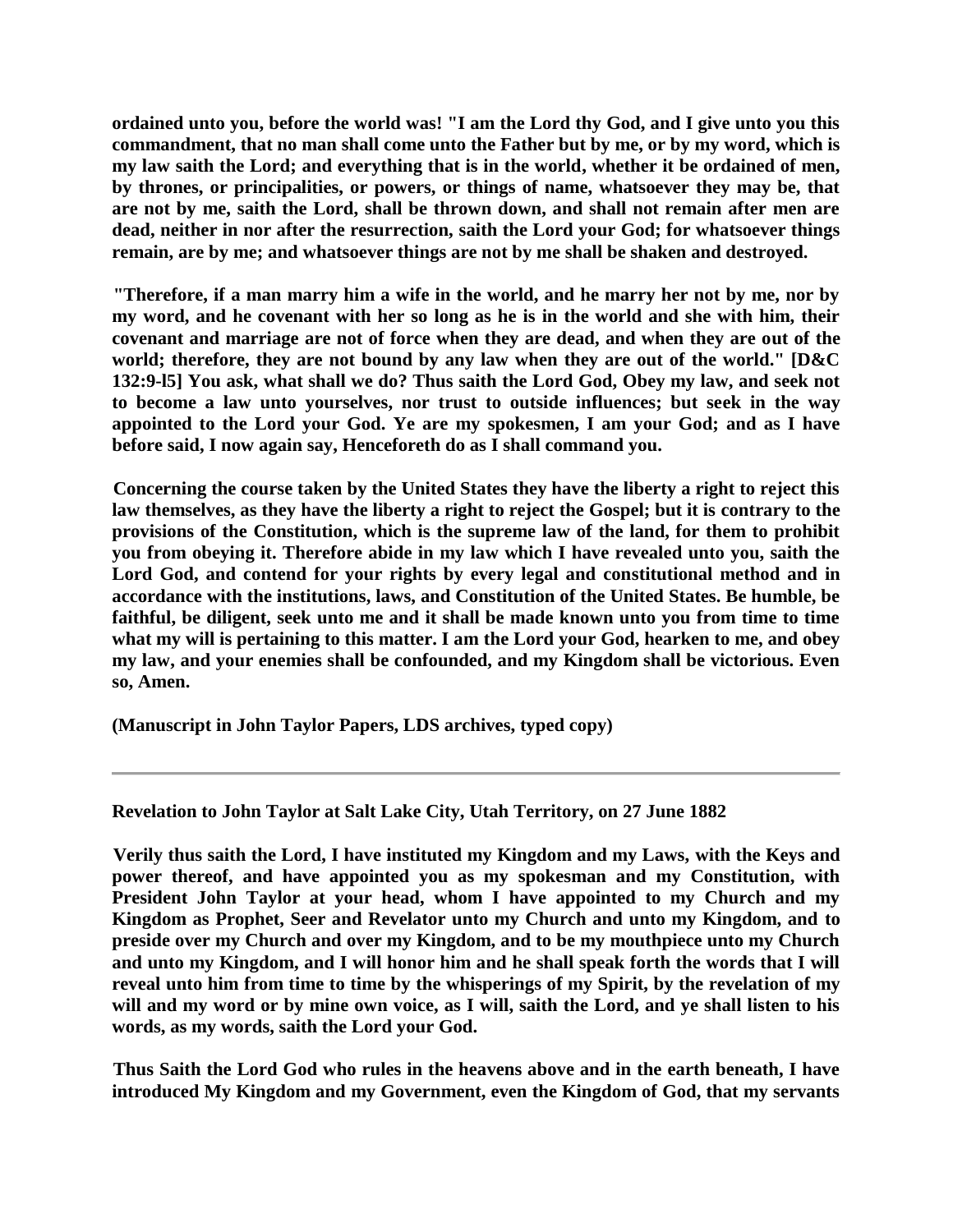**have heretofore prophesied of and that I taught my disciples to pray for, saying "Thy Kingdom Come, thy will be done on earth as it is in heaven," for the establishment of my rule, for the introduction of my law, for the protection of my Church, and for the maintenance, promulgation and protection of Civil and religious liberty in this nation and throughout the world; and all men of every nation, color and Creed shall yet be protected and shielded thereby; and every nation and kindred, and people, and tongue shall yet bow the knee to me, and acknowledge me to be Ahman Christ to the glory of God the Father.** 

**And my law, and my rule, and my dominion shall be extend over the whole earth, and no one shall stay my hand, or question my authority; for I rule by right in the heavens above, and in the earth; and my right, and my rule, and my dominion shall yet be known and extended to all people. And now, behold, I speak unto you through my I Servant John [Taylor], whom you have acknowledged and shall acknowledge as my spokesman.** 

**Thus saith the Lord God, the Maker of heaven and earth, the Rulers of the Universe, whose right it is to rule in the heavens above, and in the earth beneath, behold, I raised up my servant Joseph Smith to introduce my Gospel, and to build up my Church, as [and] establish my Kingdom on the earth; and I gave unto him Wisdom, and Knowledge and revelation, and intelligence pertaining to the past, the present, and the future, even to that extent which was not known among men; and I endued [endowed] him with power from on high, and Conferred upon him the Priesthood of Aaron, and also the Priesthood of Melchizedek, which is after the order of the Son of God, even the holiest of all, and after the power of an endless life, and administereth forever in the [this] world and the World to Come.** 

**He was called and ordained to this office before the World was. He was called by me; and empowered by me and sustained by me to introduce and establish my Church and Kingdom upon the earth; and to be a Prophet, Seer, and Revelator to my Church and Kingdom; and to be a King and Ruler over Israel. He was slain for the testimony of Jesus and for the word of God; but he yet lives, and is with me where I am.** 

**And now I speak unto you who are members of this Council and my Kingdom, and I say unto you, as I said unto my disciples of old, Ye have not chosen me, but I have chosen You.** 

**I called you by my servant Joseph [Smith], and by my servant Brigham [Young], and by my Servant John [Taylor]. You did not teach and instruct me, but I have taught and instructed you, and organized you according to my eternal laws. Ye are my Constitution, and I am your God; And I will be acknowledged and my will and my word and my law shall bear rule in my Kingdom, saith the Lord. If it does not, then it is not my Kingdom, and then are [ye not] my spokesmen; for it is not by the wisdom of man, by the intelligence of man; and under the direction of man, then it is a Kingdom of man, and it is not of me, and I will not acknowledge it saith the Lord God.** 

**Have I not instructed you in all that you know and is not this Kingdom organized and directed by revelation from me? Is it, not called the Kingdom of God? If, therefore, it is not my Kingdom, why do you make use of my name, and invoke my authority and my aid? Is**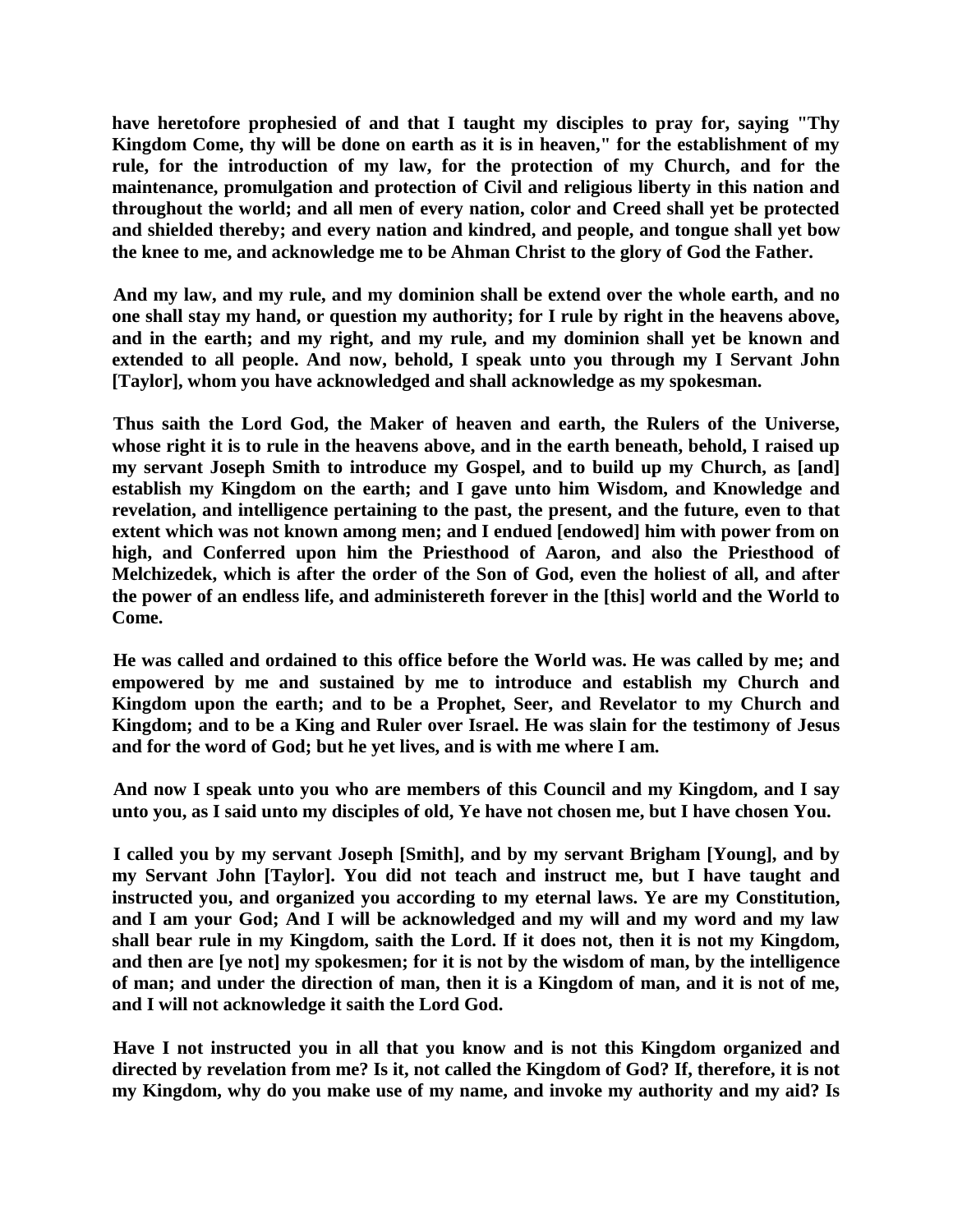**this Kingdom not called, "The Kingdom of God, and His laws, with the Keys and power thereof, and judgment in the hands of his servants, Ahman Christ."** 

**And because I am kind and beneficent to all people, and because I have given to man his free agency, and have always maintained that free Agency among all people, and have treated all men alike among all nations, and made the sun to shine on the evil and the good, on the just and the unjust, and have never controlled the Consciences of men, think ye, therefore, that I have no rights, and will yield up all my authority to the dectates [dictates] and caprices of wicked and corrupt men? Verily, I say unto you, nay.** 

**Behold, Satan sought to take away the free agency of man in the beginning, for which cause he was thrust out of heaven, and has sought to introduce the same principles upon the**  earth, which principles are opposed to me, to my institutions and my laws, and to the **freedom, the welfare and happiness of man and by which principles the Government of the United States sought to deprive my people of their free agency; and because men have been under the influence and power and dominion of Lucifer, and because tyranny and oppression and evil have abounded by him, and not by me, saith the Lord your God, shall righteousness and justice, and judgement, and truth and virtue, and holiness be forever trampled under foot? And the principles of tyranny, oppression and misrule, and anarchy deception and fraud for ever prevail? Verily I say unto you Nay; and for this Cause have I introduced my Church and my Kingdom, that pure and righteous principles might be inculcated and in [man] by his free agency yield a willing obedience to my law; for after this testimony and the rejection thereof, I will sweep the earth of evil doers as with the besom of destruction for this is my right, and while man has his free agency, judgment belongs to me, saith the Lord.** 

**And I will come out of my hiding place and vex the nations of the earth because of their iniquities, their misrule, their tyranny, their oppression, their Corruption, their murders, their adulteries and fornications, and all their abominations; and because my Servant Joseph [Smith], whose soul was pained because of their cruelties and oppressions, the injustice, fraud and Corruption, and the inhumanity of men, proclaimed himself the advocate of human rights, the advocate of liberty, and the friend of man; and because, according to my eternal decrees, the free agency of man should be guaranteed to all men, I moved upon him to introduce into my Kingdom Certain parties not in my Church, for the purpose of exhibiting unto my Kingdom that I would still maintain the free agency of man, and that I hold inviolate that principle, and will is still maintain it to the end, think ye, therefore, that because they are thus admitted to a share in my government and my laws that they shall be permitted to break their covenants, violate their obligations, and reject me and my laws and authority, and seek to overthrow the Kingdom of God, and deprive my people who are contending for freedom, and who shall yet maintain it, of their agency, and of my laws? Verily, I say unto you nay, They may be admitted to the rights of representation in the manner appointed, after subscribing to my Covenants and Commandments, and have full and free opportunity of presenting their views, interests and principles, and enjoying all the freedom and rights of this Council; but they shall acknowledge me and my laws in this Council, saith the Lord God; for my people's rights and immunities and free agency shall be acknowledged as well as those of all other people,**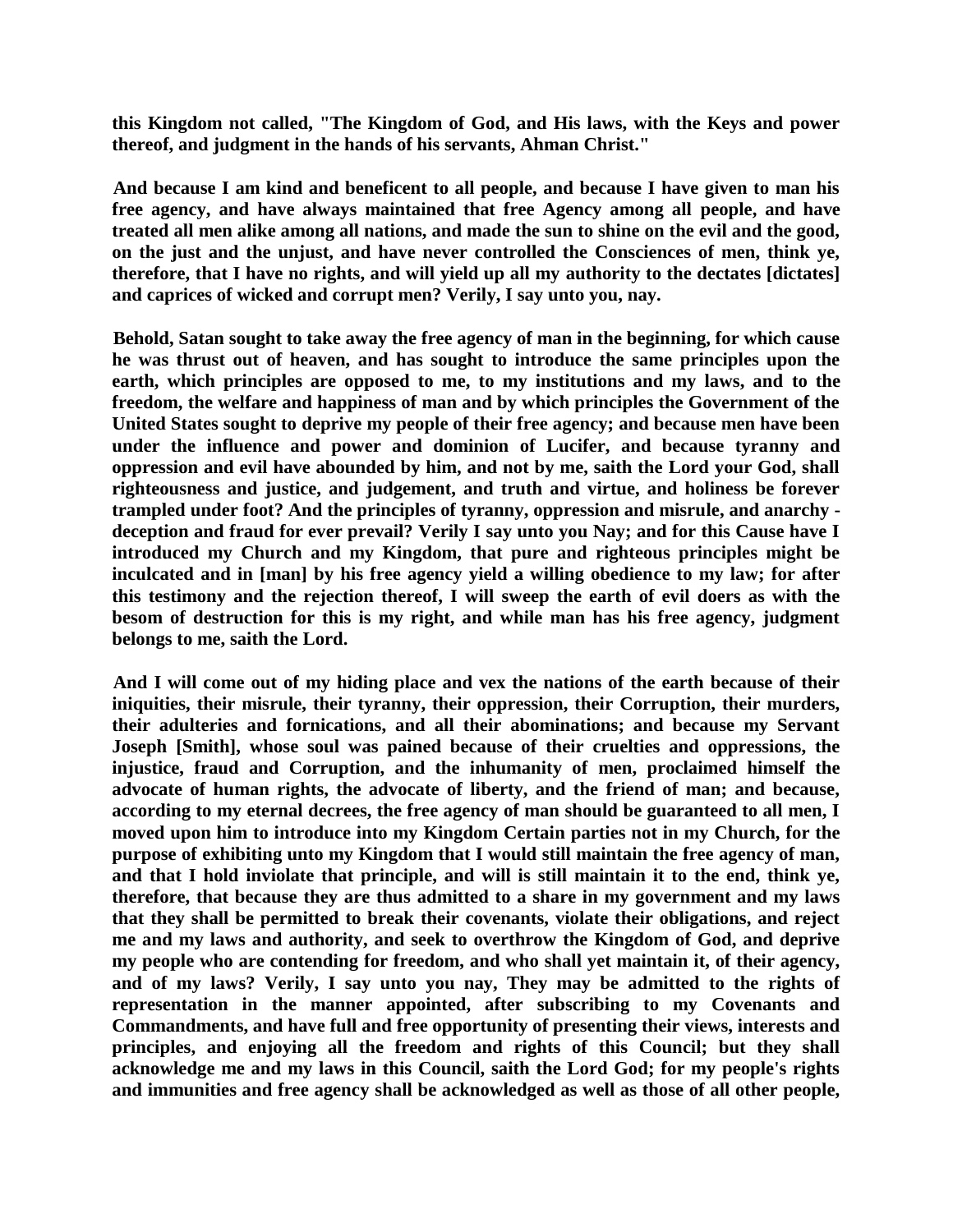**and my laws and government shall be sustained, or I will not acknowledge you saith the Lord.** 

**I have invested you with the Keys and favor of my Kingdom and they cannot be bartered away to others. Shall all men be free? Yes, free to do right, free to express their sentiments and opinions and have a full, fair and free representation; but no man shall violate his covenants, pervert my laws, subvert others' free agency, and trample upon mine authority in this Council, Saith the Lord your God.** 

**Again I say unto you as I said before, Henceforth do as I shall Command you, saith the Lord Your God. Even so, Amen.** 

**(Manuscript in John Taylor Papers, LDS archives, typed copy)** 

**Revelation to John Taylor at Salt Lake City, Utah Territory, [circa 27 June - 7 July] 1882** 

**Given through Pres[iden]t. John Taylor the end of June or Very early in July, 1882.** 

**Am I not King of Kings and Lord of Lords? Do I not rule in the heavens above and in the earth beneath, as I will saith the Lord? And though men do not acknowledge me yet do I control them; and I wil[l] Control them according to my will and purpose, and I will make use of the Kings of the earth, And the rulers and powers of the earth to accomplish my purposes, saith the Lord God your Redeemer, and none shall stay my hand.** 

**And I will build up my Kingdom as I have heretofore decreed and made Known through the mouth of mine holy Prophets, do [so] far as they have declared my purposes pertaining thereto; and I have many other things to make known and to proclaim relative to my Church And to my Kingdom and to the building up of my Zion on the earth. Behold, you are my Kingdom, and rulers in my Kingdom and then you are also, many of you, rulers in my Church according to your ordinations therein.** 

**For are you not of the First Presidency, and of the Twelve Apostles, and some Presidents of Stakes, and some Bishops, and some High Priests and some Seventies and Elders therein? And are ye not all of my Church and belong to my holy Priesthood? And then, are ye not all of my Kingdom, and do you not belong to my Kingdom, and are ye not the representatives thereof, even my Constitution? And am I not your God, even your Redeemer and your king?** 

**Behold, I have told you so [to] do as I command you, and have I not a right to dictate in the affairs of my Kingdom, and is it not incumbent upon you to obey me as your Lord, your lawgiver and your King? Behold thus saith the Lord, I will be obeyed by my Council, and if they do not acknowledge me, I will not acknowledge them, saith the Lord of hosts, the God and King of the whole earth.**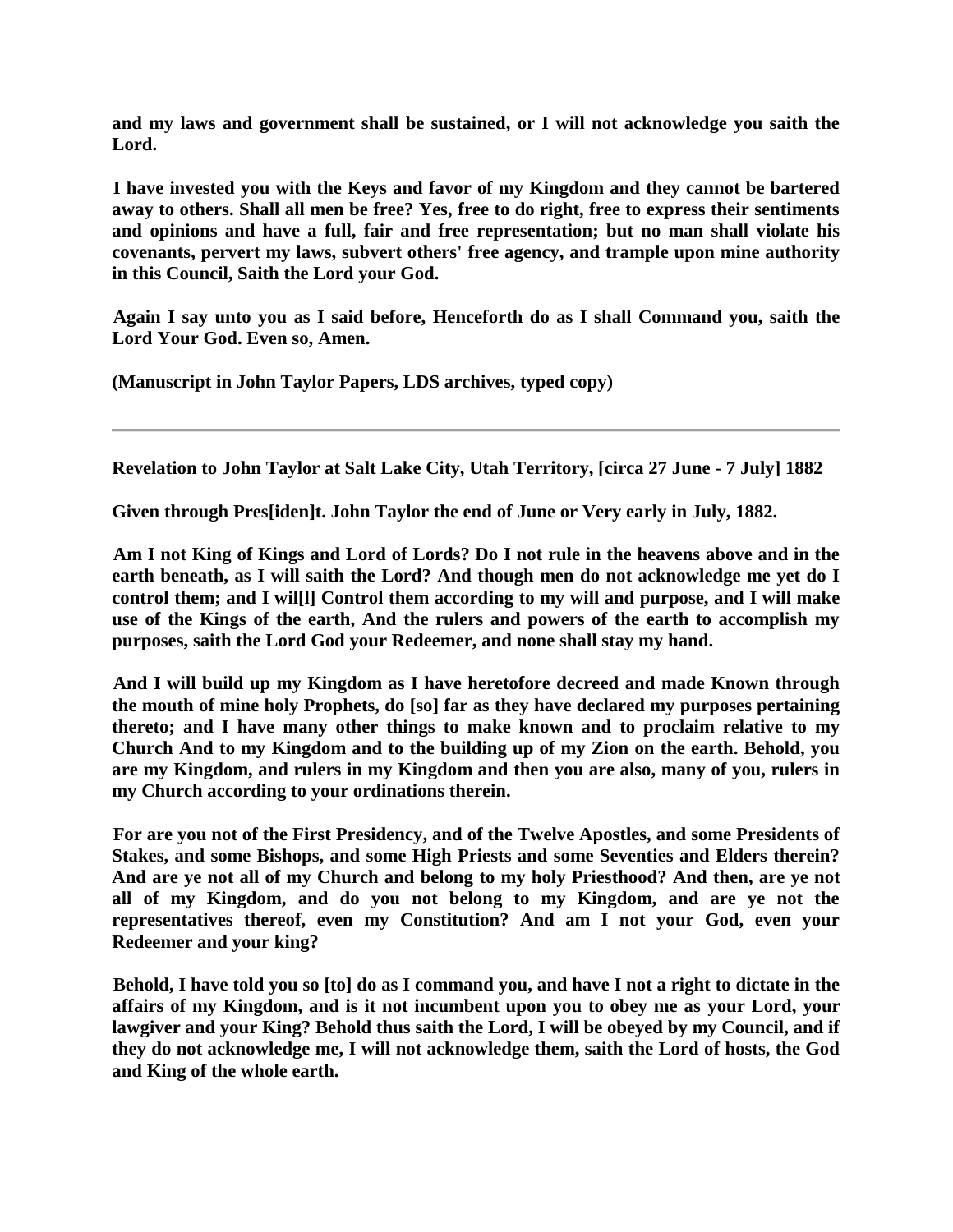**Speaking of my Church, Behold I established my Church that I might reveal unto them my word, and my will and the law of the Gospel, and the order of the Holy Priesthood, and I set in order my Priesthood, even the Aaronic and Melchesidek [Melchizedek], and I have sent forth mine Elders to the world to preach this Gospel of the Kingdom to all people, and to gather mine elect from among all nations, that a people might be prepared through my Gospel, through the manifestation of my Spirit, even the Spirit of Truth, the Gift of the Holy Ghost, the Comforter, and through the teachings of my holy Priesthood and the revelations of my Will to Comprehend the law of my Gospel, to be one with each other, and to be one with me as I am one with the Father, to Comprehend and obey the principles of righteousness, virtue, holiness, purity, and the love and fear of God, and to assist in building my Zion unto me, saith the Lord of hosts, and to prepare for the salvation and redemption of the world, even the living and the dead.** 

**And again, it required this Gospel, this Priesthood, this revelation, this unity, this Spirit, to introduce the Kingdom of God, the law of God, the authority and dominion of God, that the will of God might be done on earth as it is done in heaven.** 

**I rule now among the nations but not by their Consent, and the rulers of the earth do not know me or my law, nor recognize my authority. They have their free agency and use it so have also my people, and they use their agency through my Gospel to serve me, to obey my law and to build up my Church and Kingdom.** 

**For outside of my Church there is no people on the earth who will listen to my law, and if there was no people who would listen to my law, how could I have a Kingdom, and how could I be their ruler? I have established my Kingdom to be a shield and protection to my Church, to learn and Comprehend my law, and to carry out my purposes, that my will may be done on earth as it is done in heaven: the Church through the law and Spirit of the Gospel to preserve the virtue and purity of the Kingdom; and the Kingdom to preserve and protect the Church from the aggressions of the wicked and ungodly.** 

**And behold, I do not want my own will, but the will of my Father; the same is my Father and my God, and your Father and your God, and we are one, I in him, and you in me.** 

**Are I and my Father with the Church? Yes. Are we not also with the Kingdom? Yes. Am I not your God, your Ahman Christ? You so acknowledge me. My Father is King of Kings and Lord of lords. I rule as my Father directs me, And if ye rule and direct according to my will, under the direction of my servant who is your president and head, are we not one, and is it not the rule and government of God?** 

**And any Kingdom, or government, or dominion that is not under my direction, and does not acknowledge me, I will not acknowledge, saith the Lord of hosts; and if they fight against me and my laws, and my Church, and my Kingdom, they shall be overthrown in mine own due time, for I have so decreed. Even so, Amen.** 

**(Manuscript in John Taylor Papers, LDS archives, typed copy)**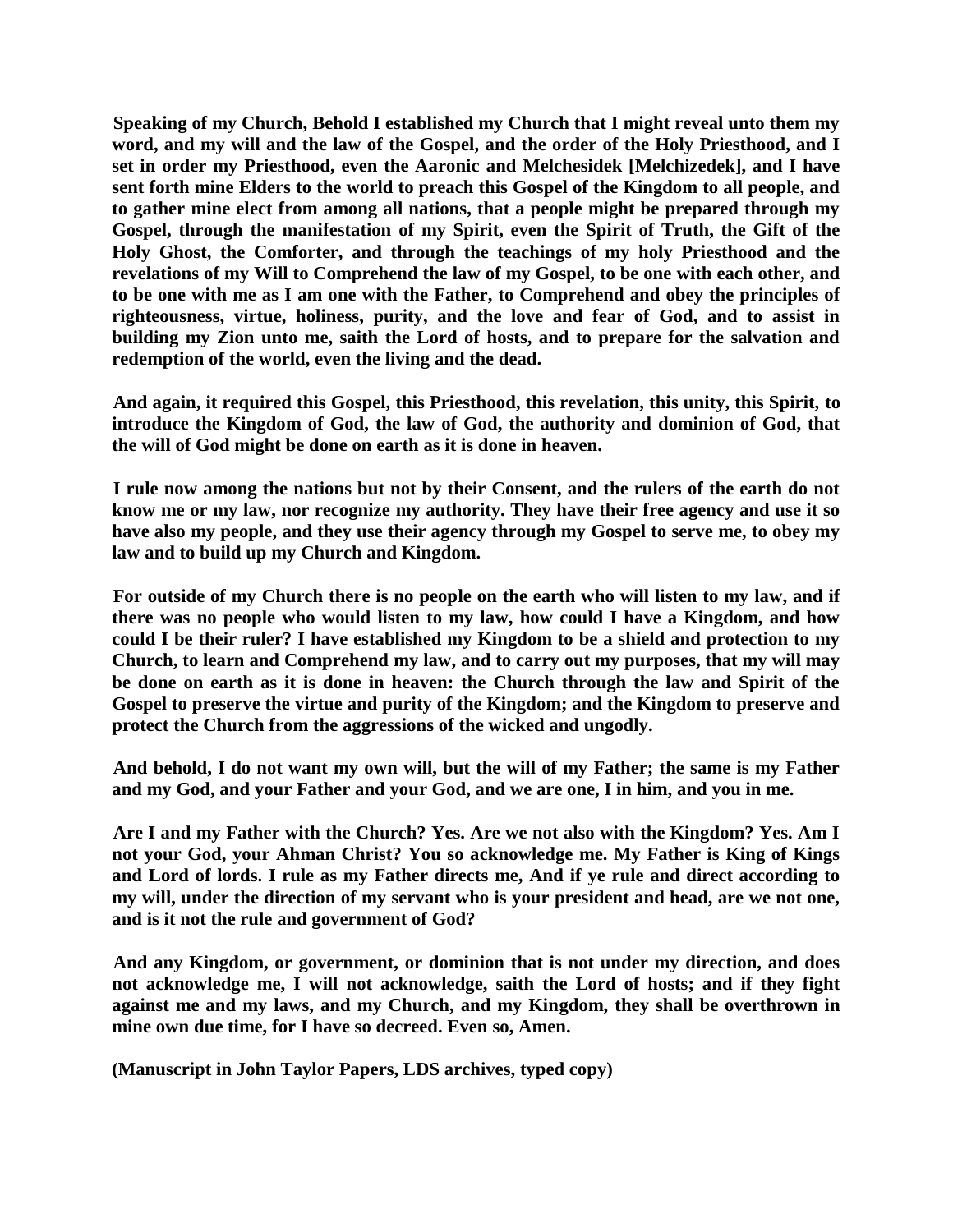**Revelation to John Taylor at Salt Lake City, Utah Territory, on 13 October 1882** 

**Revelation given throught [through] President John Taylor, at Salt Lake City, Utah Territory, October 13, 1882.** 

**Thus saith the Lord to the Twelve, and to the Priesthood and people of my Church:** 

Let my servant<sup>[s]</sup> George Teasdale and Heber J. Grant be appointed to fill the vacancies in **the Twelve, that you may be fully organized and prepared for the labors devolving upon you, for you have a great work to perform; and then proceed to fill up the presiding q[u]orum of the Seventies, and assist in organizing that body of my Priesthood who are your co-laborers in the ministry. You may appoint Seymour B. Young to fill up the vacancy in the presiding quorum of the Seventies, if he will conform to my law: for it is not meet that men who will not abide my law shall preside over my Priesthood; and then proceed forthwith and call to your aid any assistance that you may require from among the Seventies to assist you in your labors in introducing and maintaining the Gospel among the Lamanites through-out the land.** 

**And then let High Priests be selected, under the direction of the First Presidency, to preside over the various organizations that shall exist, among this people; that those who receive the Gospel may be taught in the doctrines of my Church, and in the orginances [ordinances] and laws thereof, and also in the things pertaining to my Zion and my Kingdom, saith the Lord, that they may be one with you in my Church and my Kingdom.** 

**Let the Presidency of my Church be one in all things; and let the Twelve also be one in all things; and let them all be one with me as I am one with the Father.** 

**And let the High Priests organize themselves, and purify themselves, and prepare themselves for this labor, and for all other labors that they may be called upon to fulfill.** 

**And let the Presidents of Stakes also purify themselves, and the priesthood and people of the Stakes over which they preside, and organize the Priesthood in their various Stakes according to my law, in all the various departments thereof, in the High Councils, in the Elders' Quorums, and in the Bishops' and their Councils; and in the Quorums of Priests, Teachers and Deacons, that every quorum may be fully organized according to the order of my Church; and, then let them inquire into the standing and fellowship of all that hold my holy Priesthood in their several Stakes; and if they find those that are unworthy, let them remove them, except they repent, for my Priesthood whom I have called and whom I have Sustained and honored, shall honor me and obey my laws, and the laws of my holy Priesthood, or they shall not be considered worthy to hold my Priesthood, saith the Lord.** 

**And let my Priesthood humble themselves before me, and seek not their own will but my will; For if my Priesthood whom I have chosen and called and endowed with the Spirit and**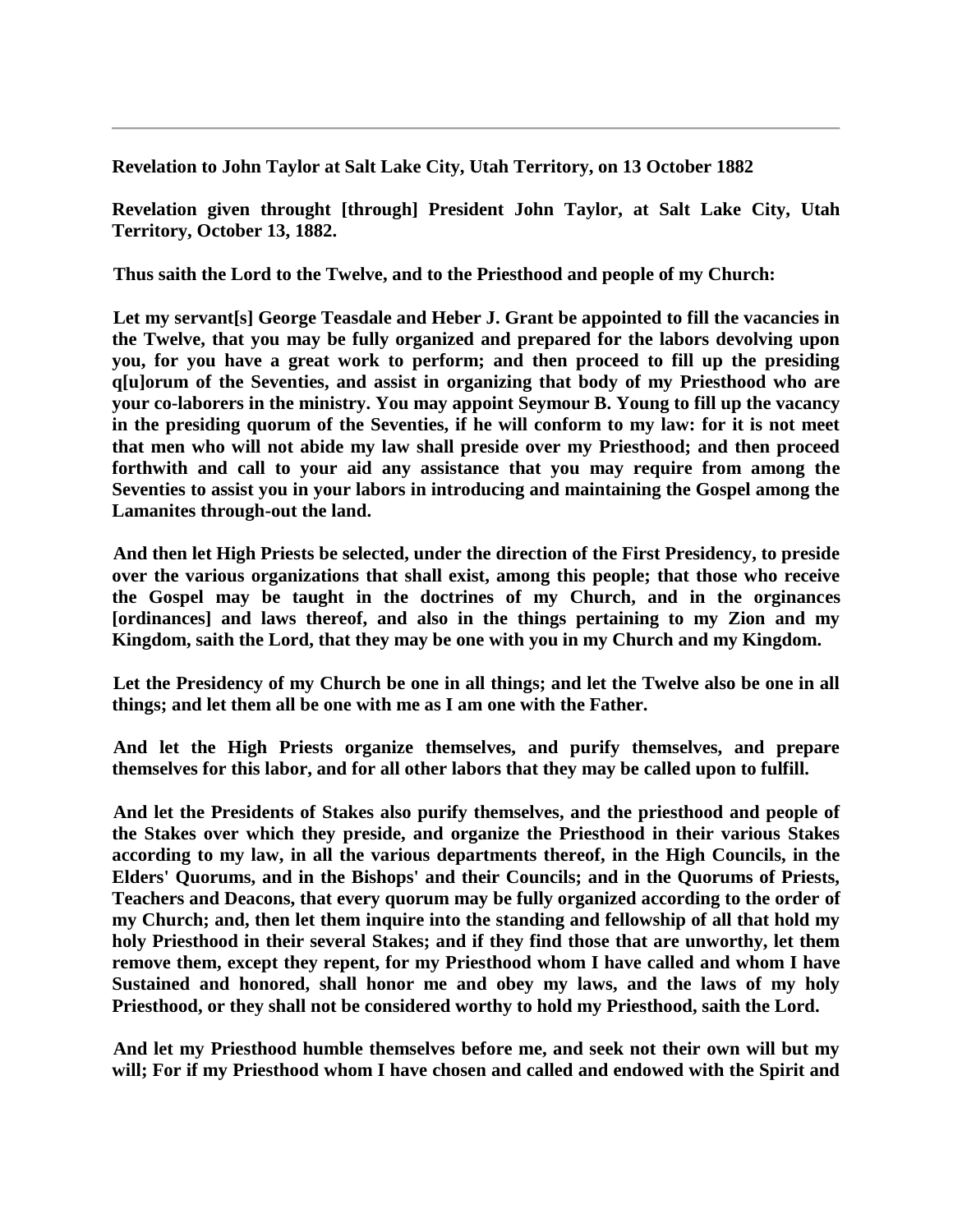**gifts of their several callings and with the powers thereof, do not acknowledge me I will not acknowledge them, saith the Lord; for I will be honored and obeyed by my Priesthood.** 

**And, then, I call upon my Priesthood, and upon all my people to repent of all their sins and short comings, of their covetousness and pride and selfwill, and of all their iniquities wherein they sin against me; and to seek with all humility to fulfill my law, as my Priesthood, my Saints and my people.** 

**And I call upon the heads of families to put their houses in order according to the law of God, and attend to the various duties and responsibilities associated therewith, and to purify themselves before me, and to purge out iniquity from their households.** 

**And I will bless and be with you, saith the Lord; and ye shall gather together in your holy places wherein ye assemble to call upon me, and ye shall ask for such things as are right, and I will hear your prayers, and my Spirit and power shall be with you and my blessing shall rest upon you, upon your families, your dwellings and your households, upon your flocks and herds and fields, your orchards and vineyards, and upon all that pertains to you; and you shall be my people and I will be your God; and your enemies shall not have dominion over you, for I will preserve you and confound them, saith the Lord, and they shall not have power and dominion over you; for my word shall go forth and my work shall be accomplished, and my Zion shall be established, and my rule and my power, and my dominion shall prevail among my people, and all nations shall yet acknowledge me. Even so, Amen** 

**(Manuscript in John Taylor Papers, LDS archives, typed copy)** 

**Revelation to John Taylor at Salt Lake City, Utah Territory, on 14 April 1883** 

**A Revelation given through President John Taylor, on Saturday, April 14th, 1883, in answer to the question: "Show unto us Thy will o Lord, concerning the organization of the Seventies.["]** 

**What ye have written is my will and is acceptable unto me; and furthermore,** 

**Thus saith the Lord unto the First Presidency, unto the Twelve, unto the Seventies, and unto all my holy Priesthood, let not your hearts he troubled, neither be ye concerned about the management and organization of my Church and Priesthood and the accomplishment of my work.** 

**Fear me and observe my laws, and I will reveal unto you, from time to time, through the channels that I have appointed, everything that shall be necessary for the future development and perfection of my Church, for the adjustment and rolling forth of my Kingdom, and for the building up and establishment of my Zion. For ye are my Priesthood, and I am your God Even so, Amen**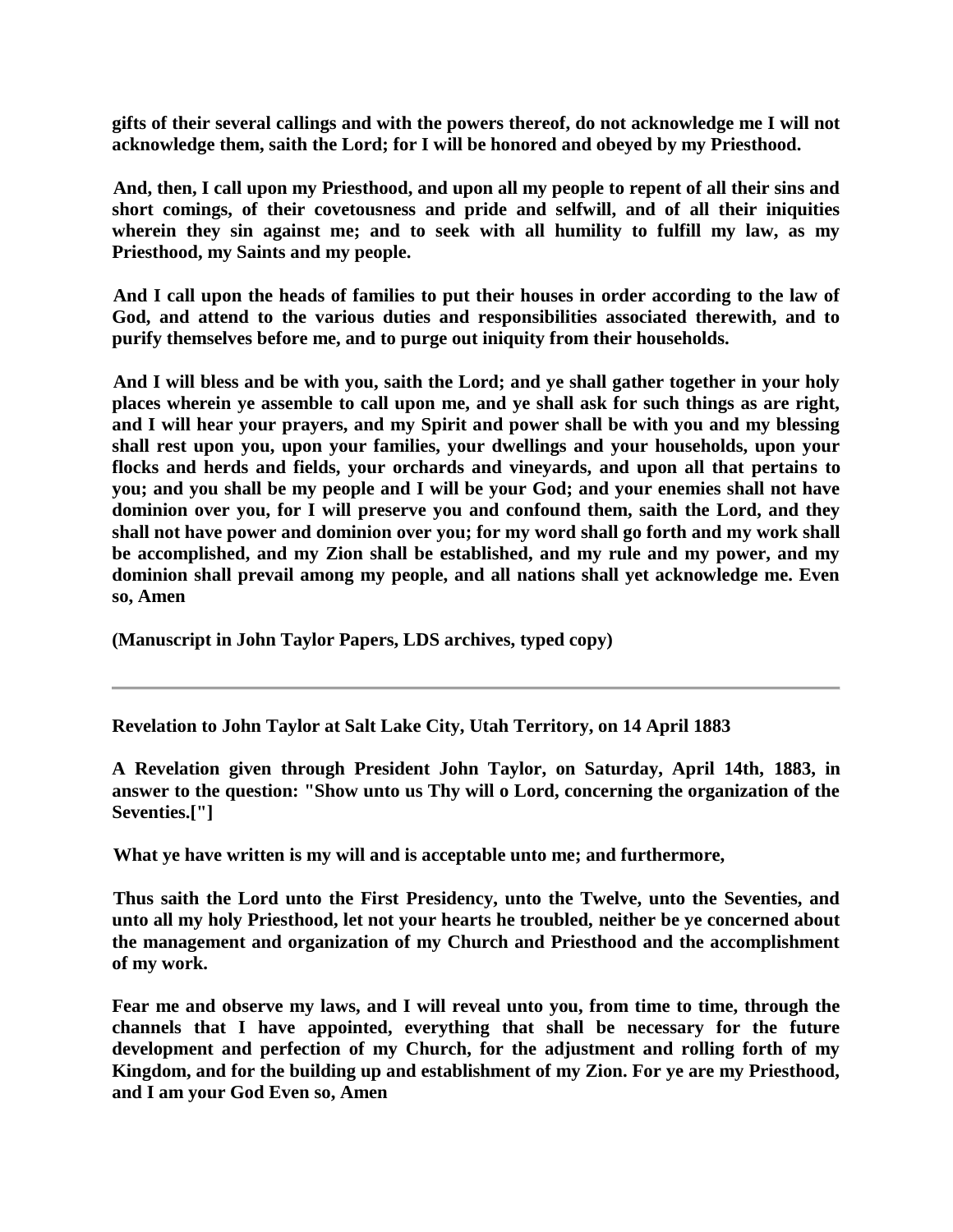**(Manuscript in John Taylor Papers, LDS archives, typed copy)** 

**Revelation to John Taylor at Salt Lake City, Utah Territory, on 28 April 1883** 

**A Revelation given to President John Taylor, at Salt Lake City, 28th April 1883** 

**You have asked me why your mind was confused and dull within the last two days.** 

**Verily thus saith the Lord, by the whisperings of his Spirit and the Still small Voice that the arrangement which you have contemplated with my Servant, Thomas [Taylor], is not acceptable, to me. He should have listened to your offer which would have been profitable to himself and acceptable to me[.] when you rejected his offer you did right, and my Spirit was with you; but when you, in your zeal to show that you had faith in me and in my word, accepted propositions and assumed responsibilities which were not in accordance with the order that I showed you, you did wrong, and I withdrew my Spirit.** 

**For it is forbidden my Presidency to go into debt unless I, the Lord, command it, for these things lead to confusion and bondage. Besides have I not shown unto you, my Servant John [Taylor], a way to raise a fund which should be at Your disposal for the accomplishment of my purposes, and by which the rights and properties of my people should be preserved in all of these matters? You must abide by this principle.** 

**My servant, Thomas [Taylor], does not understand fully this matter. Confer with him on this subject, and if he can see these things and follow council he shall assist you in the developments contemplated. For you, nor my Servant George Q. Cannon cannot attend to these details; but if he, Thomas [Taylor], cannot enter freely into this matter without restraint then shall you arrange with him according to wisdom, and withdraw from the contemplated arrangement.** 

**Behold, I have shown unto you many things, and I will Continue to make Known unto you my will, from time to time, on things temporal as well as spiritual, things pertaining to my Church, my Kingdom and my Zion, and you shall be my mouthpiece, saith the Lord, And I will greatly bless you and lift you up, and exalt you, saith the Lord, for your words and works are acceptable unto me, and, I know of your Zeal and integrity in my cause, and you shall be made a blessing to my people and your name shall be honored in Israel, and in this nation and among the nations of the earth; for they that honor me I will honor.** 

**And I will also greatly bless my servant George Q. Cannon, who is acceptable before me, and who is exceedingly desirous to do my will. And I will also bless my servant Joseph F. Smith whose heart and spirit is right before me, and who is also desirous to fulfill my law, and these your Counselors shall be greatly blessed with you; and [you] shall be my mouthpiece unto them, and I will also show unto them my will from time to time.**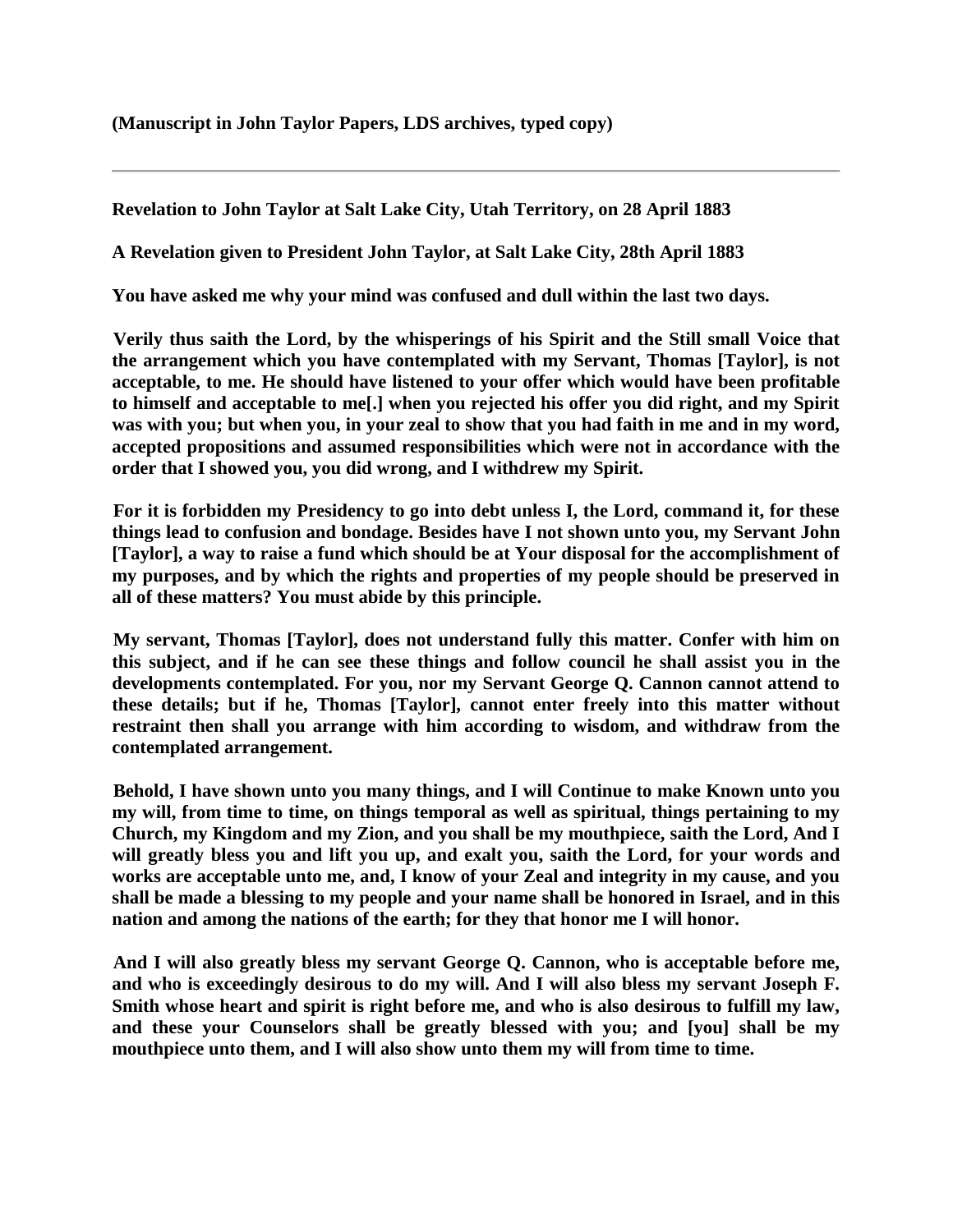**And you shall be one in Spiritual things, and also in temporal things in due time, and I will show unto my people and unto the world, that this world is mine, and that I created it by my power, and the gold and silver, and copper, and brass, and iron and riches and precious things thereof, and all that pertains thereunto are mine; and my people shall know that they are mine, and that they live in me, and move and exist by me, and have their being from me, and that all which they possess is mine, and is obtained of me, and that they are and can only be, stewards over that which I have given unto them to possess, and which they could not have only of me and by me, whether it relates to this earth and the fullness thereof, to wives, children, and friends, to gold, silver, houses, lands, righes [riches], and possessions pertaining thereto, or to thrones, principalities, powers, dominions and exaltations in my eternal Kingdom.** 

**And my presidency shall be one, and the Twelve shall be one, and the Presidencies of Stakes and the High Councils shall be one and all of my holy Priesthood in their several quorums, standings, offices, and positions, shall be one and all of my Priesthood shall be united as one, and they shall be one with my people, and my people shall be one with them, and they shall be my Church, my Kingdom and my Zion, and I will be one with them and be their God.** 

**Let every person, therefore, be diligent and act in their several positions, callings or Priesthood, and honor and magnify the same, and honor and obey me, the Lord their God, and respect and obey the Counsels of my holy Priesthood, and I will honor and exalt them, saith the Lord, in Time and throughout Eternity.** 

**And as it regards my servant John Taylor, it is not necessary for him to attend to the minutia or details of either spir[i]tual or temporal things, but only to give general directions, or as I may make manifest from time to time. And his Councilors are to be his assistants, And the First Presidency shall call upon the Twelve, the Presidents of Stakes, the Bishops, and others to assist in these duties, and I will raise up wise and prudent men, from time to time, to assist in Temporal as well as Sp[i]ritual things, for they are all one with me.** 

**And, then let the Twelve call upon the Seventies; and let the High Priests, the High Councils, and Elders, and Bishops and the lesser Priesthood, and all who labor for Zion be diligent and obedient, and let every man put in his sickle and reap, and fulfill and magnify his calling, office or Priesthood.** 

**These things belong to my Priesthood but more properly to the School of the Prophets. Let the School of the Prophets be organized, even all such as are worthy, but if they are found unworthy they shall not have a place in my school, for I will be honored by My Priesthood, and let my laws be made known unto them as may be deemed expedient.** 

**(Manuscript in John Taylor Papers, LDS archives, typed copy)**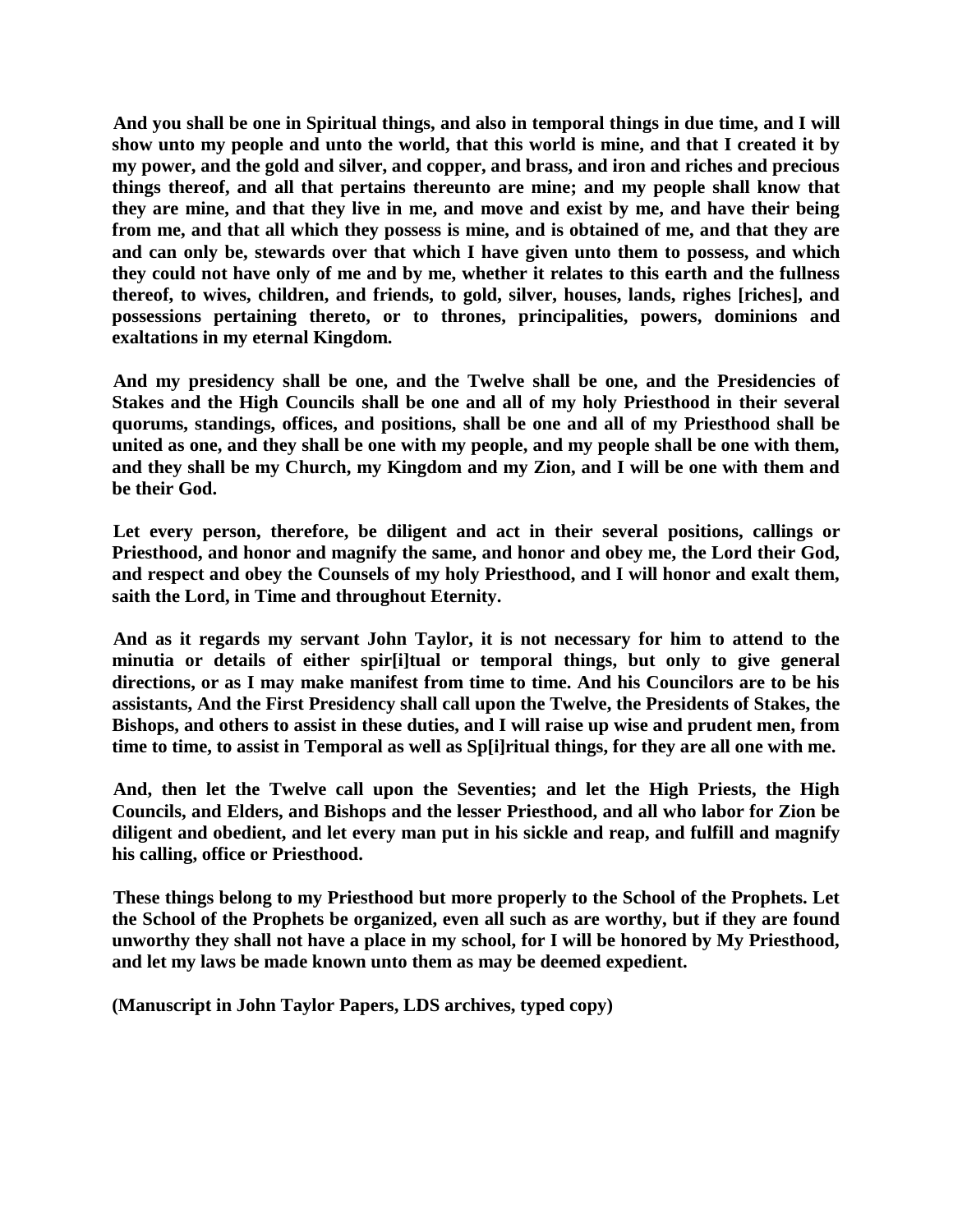**Revelation to John Taylor at Logan, Utah Territory, in [circa 17-22] May 1884** 

**A Revelation given through President John Taylor, Logan, May 1884.** 

**As thou hast asked me concerning this Temple, thus saith the Lord: I accept this house which thou hast built, and also the labors of the Committee, the Superintendent, and the Architect thereof, and of those who have in anywise Contributed to the building or beautifying the same, by their labor or by their means; and inasmuch as it shall be preserved pure and not be defiled my presence shall be there even the power of my Spirit, the Gift of the Holy Ghost; which shall in this house hereafter be more fully understood; and I will acknowledge the ordinances which shall be administered therein, both for the living and the dead; and my blessing shall attend the administration of the orginances [ordinances], and shall rest upon those who administer therein, inasmuch as they comply with the order and institutions of my house, and act with purity and singleness of heart before me, according to my word, my orginances [ordinances] and my laws; and this house [shall be a house] of prayer, a house of learning, a house of God, wherein many great principles pertaining to the past, to the present and the future shall be revealed and my word and my will be made known, and the laws of the Universe, pertaining to this world and other worlds be developed; for in these houses which have been buildt [built] unto me, and which shall be built I will reveal the abundance of those things pertaining to the past, the present, and the future, to the life that now is, and the life that is to come, pertaining to laws, order, rule, dominion and government, to things affecting this nation and other nations; - the laws of the heavenly bodies in their times and seasons, and the principles or laws by which they are governed, and their relation to each other, and whether they be bodies celestial, terrestrial or telestial, shall be made known as I will, saith the Lord; for it is my will and my purpose to place my people in closer communion with the heavens, inasmuch as they will purify themselves and observe more diligently my law; for it is in mine heart to greatly bless and exalt my people, and to build up, exalt and beautify my Zion, inasmuch as they shall observe my law, Even so, Amen.** 

**(Manuscript in John Taylor Papers, LDS archives)** 

**Revelation to John Taylor at Salt Lake City, Utah Territory, on 25 December 1884** 

**A Revelation given through President John Taylor, Salt Lake City, 25th Dec., 1884.** 

**There are some things that ought to he put right. Some time ago there was word given for the brethren and their families to put themselves in order before the Lord; and it is necessary that these things should be carried out, for there has been a negligence in some of these matters; and if my people and Priesthood desire my blessing and guidance, and protection they must and shall be subject to my law.**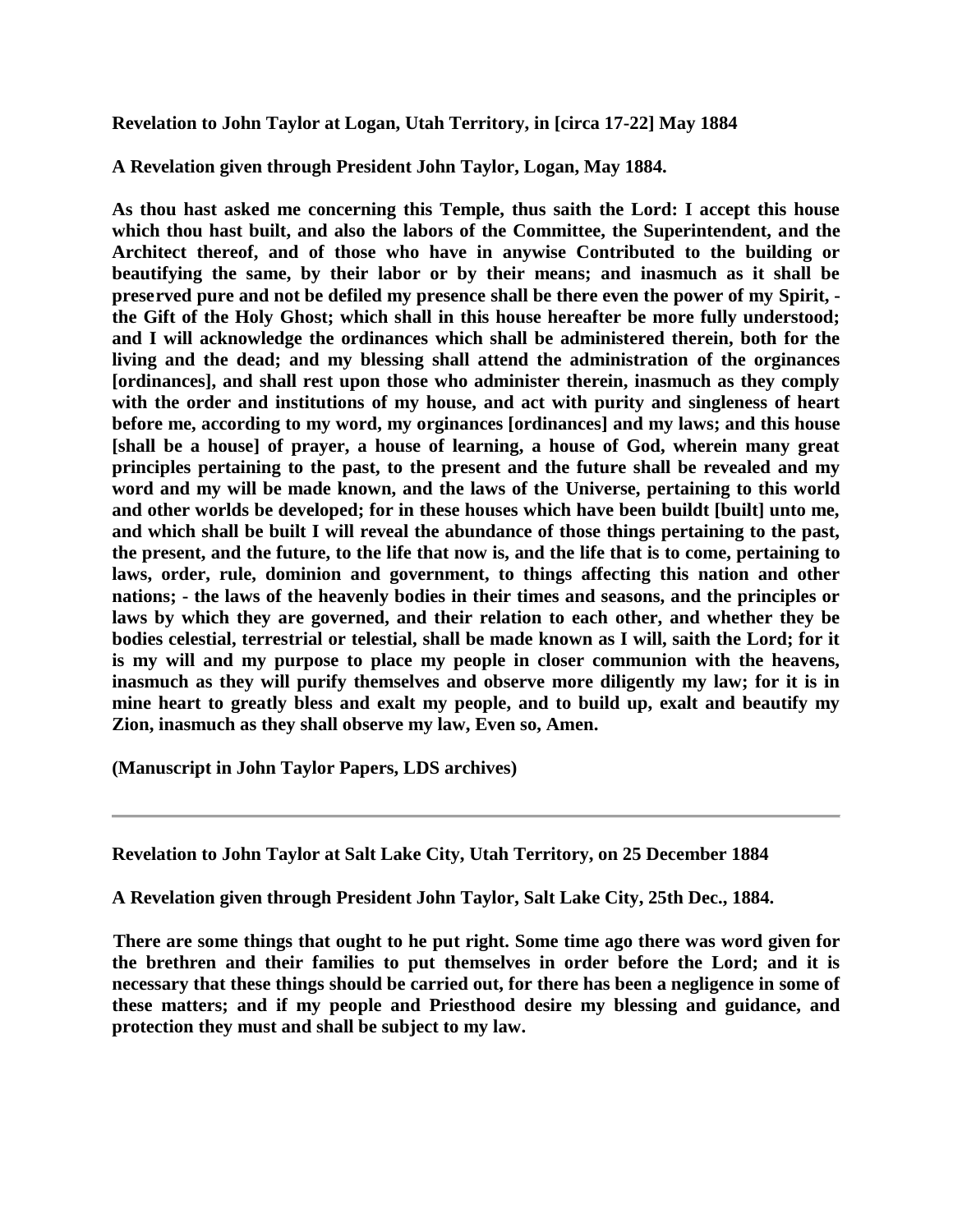**And it is necessary that the various quorums of the Priesthood should place themselves right before me, saith the Lord; And that as individuals they should place themselves in that position, for if they do not they have no claim upon my blessing or my protection.** 

**A day of trouble, and anxiety and sorror [sorrow], and judgment will soon overtake this nation and other nations; it is nigh at hand, and the inhabitants of Zion must purge themselves from iniquity, folly, confusion, confusion, and vanity, and listen to and obey my laws, or they cannot have my protection, For I, the Lord, will not be mocked, but the wrong doer shall recinde [receive] the just recompense of regard [reward]; and the sinners in Zion shall be afraid; and carefulness [fraefulness] shall also take hold of the wicked and ungodly, that are in your midst.** 

**And if you, my people, obey my law and keep my Commandments, to do them, not in name only, but in reality, I will be your shield and protector, and your strong forever [tower] and no man shall be able to hurt you, for I will be your defense.** 

**Therefore, humble yourselves before me, and purify yourselves, that your acts and doings may be acceptable before me. For it [if] you do not you will share in the Condemnation of the wicked. Wherefor[e], listen to the Counsels of those whom I have appointed, and seek not your own will and way, But the will of the Lord your God; for by him only can you be sustained in time of trouble which is fast approaching, Even so, Amen** 

**(Manuscript in John Taylor Papers, LDS archives, typed copy)** 

**Revelation to John Taylor at Centerville, Utah Territory, on 27 September 1886** 

**Sept 27 1886** 

**My son John. You have asked me concerning the new & everlasting covenant & how far it is binding upon my people** 

**Thus saith the Lord all commandments that I give must be obeyed by those calling themselves by my name unless they are revoked by my [me] or by my authority and how can I revoke an everlasting covenant[?]** 

**for I the Lord am everlasting & my everlasting covenants cannot be abrogated nor done away with; but they stand for ever.** 

**Have I not given my word in great plainness on this subject? Yet have not great numbers of my people been negligent in the observance of my law & the keeping of my commandment and yet hast I borne with them these many years & this because of their weakness because of the perilous times & furthermore it is more pleasing to me that men should use their free agency in regard to these matters. Nevertheless I the Lord do not change & my word & my covenants & my law do not**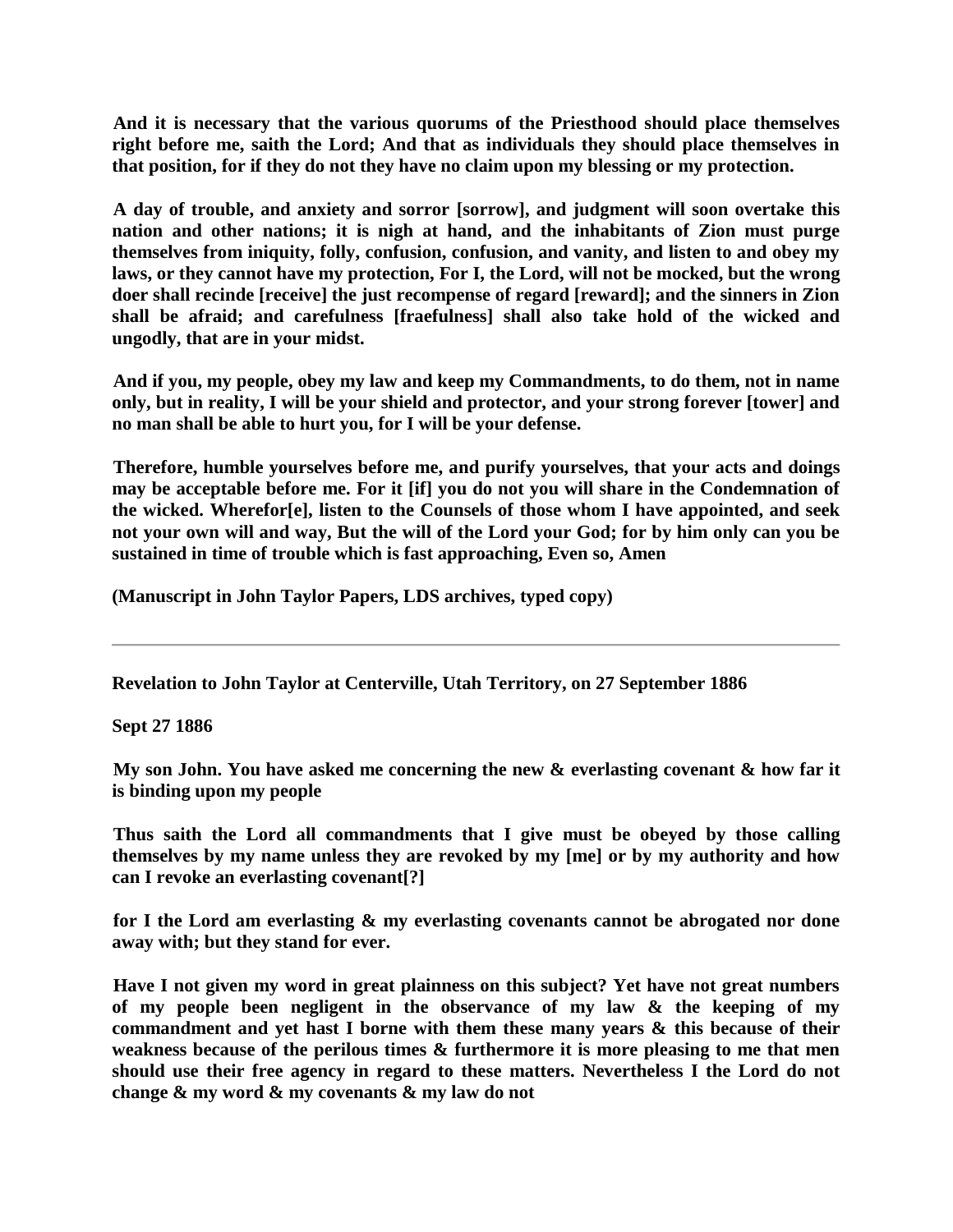**& as I have heretofore said by my servant Joseph [Smith] all those who would enter into my glory must & shall obey my law & have I not commanded men that if they were Abraham[']s seed & would enter into my glory they must do the works of Abraham.** 

**I have not revoked this law nor will I for it is everlasting & those who will enter into my glory must obey the conditions thereof, even so amen.** 

**(Manuscript in possession of LDS church, text from photograph of original)** 

years of this decause of their weaking become<br>I the persons times I put homore, it is<br>I their free agency in regard to those<br>Their free agency in regard to those<br>matters, Mounthiep I the Lots do not Sept 27 1886 (My son John . you have sites one concerning the new verificating connect I have far it is hinding upon my head thus saith the Lord all on change 4 my world + my warmants + my aly flow calling that of mut law do not. v as I have hereloforlas finally of the my authority and how<br>con I wroke an everlasting covenant, by my servent Joseph ale those who would enter into my glovy must vahall obey my law those & not commons for I the does an everlasti everlasting corenants cannot be abremen that if they were abreham's seed gate nor done away with; but they of await sate into my glory, they must do for ever. Have I not given my who in great plaining on this subject? but water this law nor will I for it is have not great members of my people been weakaster & those who will enterents nighteent in the observance of my low my glory must obey the conditions there the Expiry of my commandment and of wer so amen.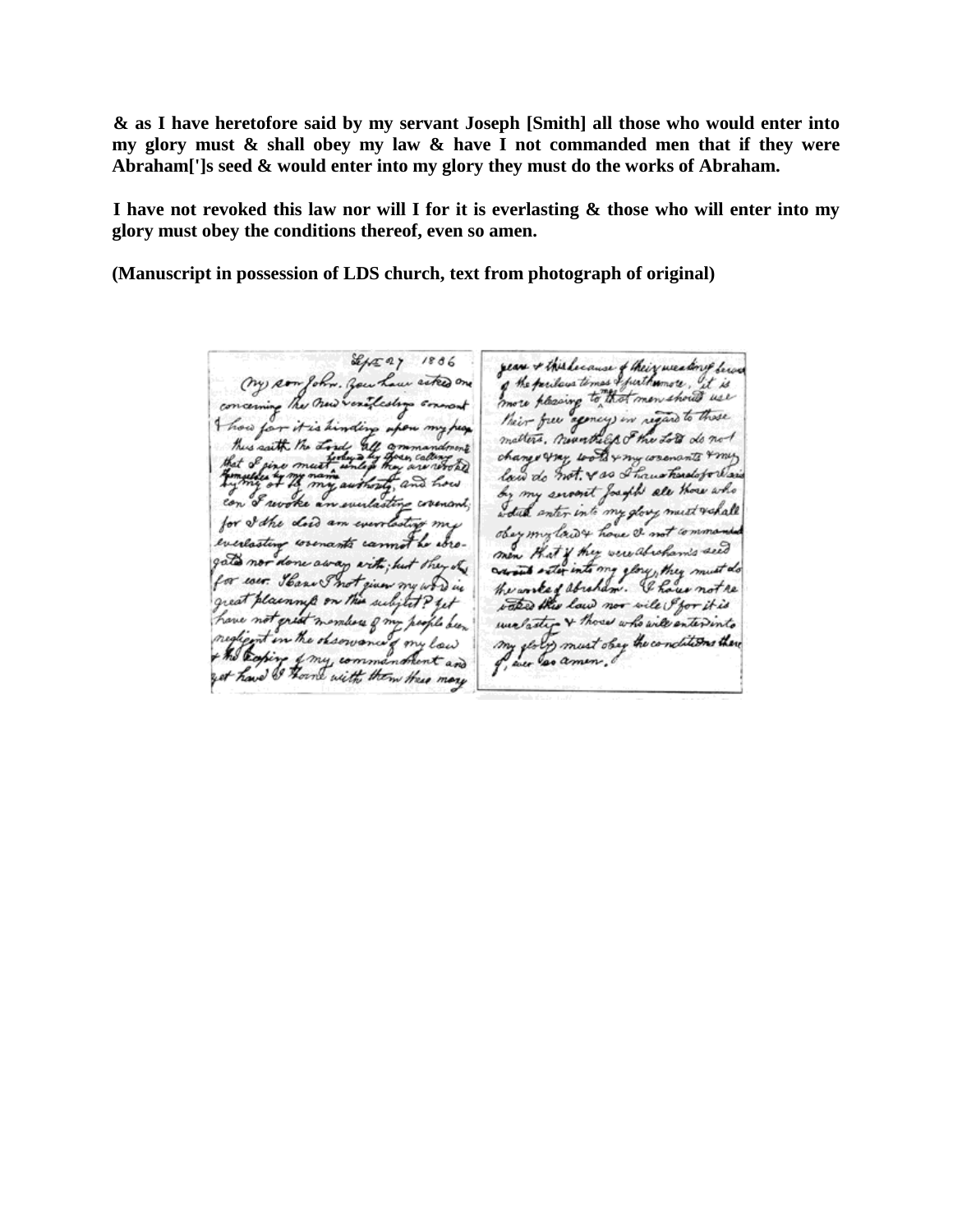# **President Wilford Woodruff**



**Revelation to Wilford Woodruff at Salt Lake City, Utah Territory, on 24 November 1889** 

**I Attended A meeting with the Lawyiers [Lawyers] at the Gardo [House] in the Evening. They wanted me to Make some Concessi[o]n to [the] Court upon Poligamy [Polygamy] & other Points and I spent Several Hours alone & Enquired of the Lord and received the following:** 

**Revelation given to Wilford Woodruff, Sunday Nov 24, 1889.** 

**Thus Saith the Lord, to my Servant Wilford [Woodruff], I the Lord have heard thy prayers and thy request, and will answer thee by the voice of my spirit. Thus Saith the Lord, unto my Servants the Presidency of my church, who hold the Keys of the Kingdom of God on this earth. I the Lord hold the destiny of the courts in your midst, and the destiny of this nation, and all other nations of the earth in mine own hands, and all that I have revealed, and promised and decreed concerning the generation in which you live, shall come to pass, and no power shall stay my hand.** 

Let not my servants who are called to the Presidency of my church, deny my word or my **law, which concerns the salvation of the children of men. Let them pray for the Holy Spirit, which shall be given them to guide them in their acts. Place not yourselves in jeopardy to your enemies by promise. Your enemies seek your distruction [destruction] and the distruction [destruction] of my people. If the Saints will hearken unto my voice, and the counsel of my Servants, the wicked shall not prevail.** 

**Let my servants, who officiate as your counselors before the courts, make their pleadings as they are moved upon by the Holy spirit, without any further pledges from the Priesthood. I the Lord will hold the courts, with the officers of government, and the nation responsible for their acts towards the inhabitants of Zion.** 

**I, Jesus Christ, the Savior of the world, am in your midst. I am your advocate with the Father. Fear not little flock, it is your father's good pleasure to give you the Kingdom. Fear not the wicked and ungodly. Search the Scriptures, for they are they which testify of me,**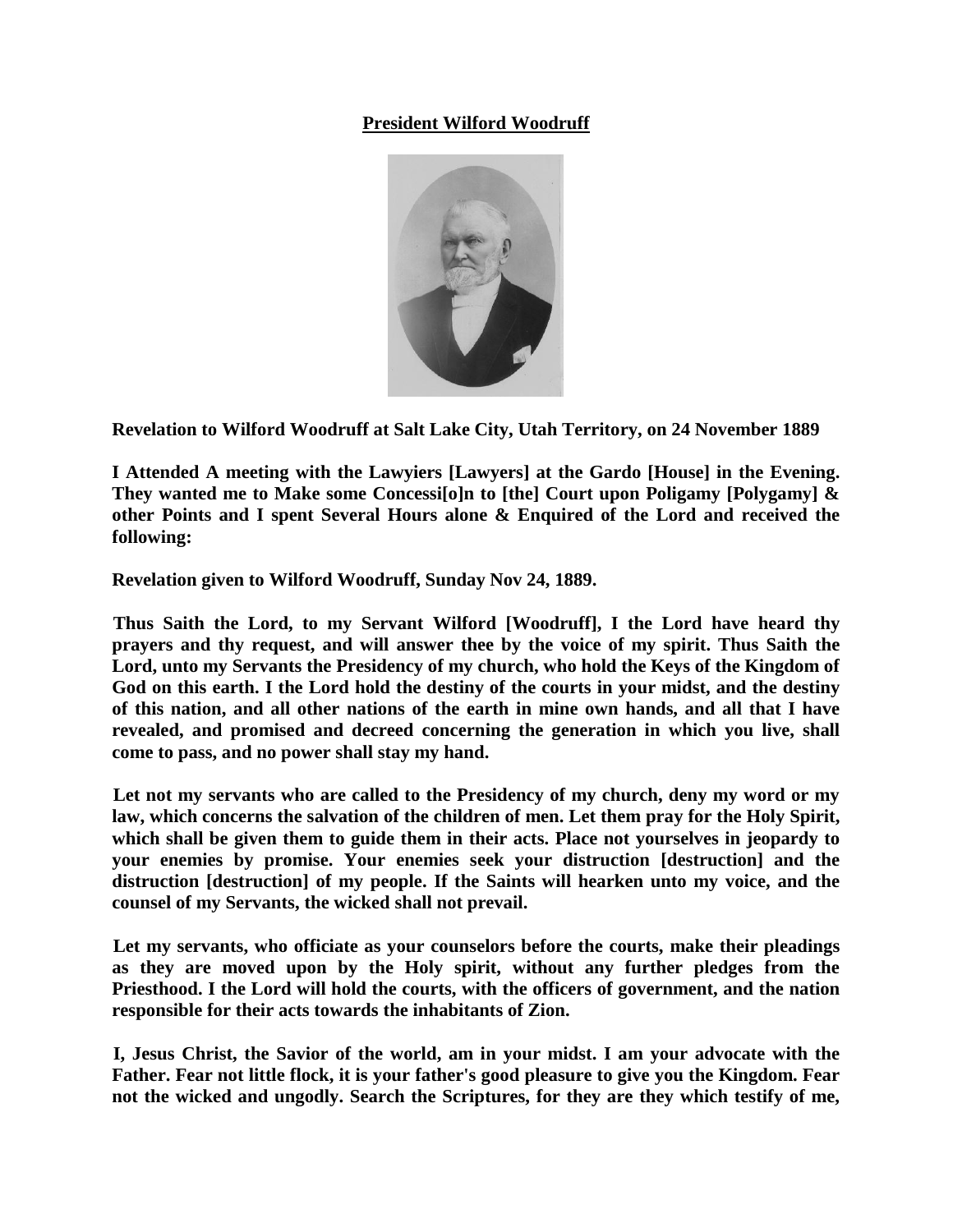**also those revelations which I have given to my servant Joseph [Smith], and to all my servants since the world began, which are recorded in the records of divine truths. Those revelations contain the judgments of God which are to be poured out upon all nations under the heavens which include great Babylon.** 

**These judgments are at the door. They will be fulfilled as God lives. Leave judgment with me, it is mine saith the Lord. Watch the signs of the times, and they will show the fulfillment of the words of the Lord.** 

**Let my servants call upon the Lord in mighty prayer, retain the Holy Ghost as your constant companion, and act as you are moved upon by that spirit, and all will be well with you. The wicked are fast ripening in iniquity, and they will be cut off by the judgments of God. Great events await you and this generation, and are nigh at your doors. Awake, O, Israel, and have faith in God, and His promises, and he will not forsake you. I the Lord will deliver my Saints from the dominion of the wicked, in mine own due time and way. I cannot deny my word, neither in blessing nor judgments.** 

**Therefore let mine Anointed gird up their loins, watch and be sober, and keep my commandments. Pray always and faint not, exercise faith in the Lord and in the promises of God; be valient [valiant] in the testimony of Jesus Christ. The eyes of the Lord and the Heavenly Hosts are watching over you and your acts. Therefore be faithful until I come. I come quickly to reward every man according to the deeds done in the body. Even so, amen.** 

**(Scott G. Kenney, ed.,** *Wilford Woodruff's Journal,* **9:67-69, entry of 24 Nov. 1889)** 

# **NOTE ON BACKGROUND OF REVELATION, MEETING OF NOVEMBER 23, 1889**

**The Church attorneys & John W Young met at the office with Prests Cannon & Smith to consider the propriety of putting further testimony in court more fully explaining the instructions to pray for the avenging the blood of the prophets in the Endowments, also in regard to anointing the arm.** 

**(Jedediah S. Rogers, ed.,** *In the President's Office: The Diaries of L. John Nuttall, 1879-1892* **[Salt Lake City: Signature Books in association with the Smith-Pettit Foundation, 2007], 392)** 

### **NOTES ON MEETING HELD ON THURSDAY, DECEMBER 19, 1889**

**The following brethren met in Council: W. Woodruff, J. F. Smith F. D. Richards, H. J. Grant, J. W. Taylor, A. H. Cannon, J. W. Young and myself. We had prayers and Bro. Woodruff had L. J. Nuttall read a revelation the Lord had given him in which we his servants were told to remain true to our collors [sic] and he would protect his little flock. How happy I am.**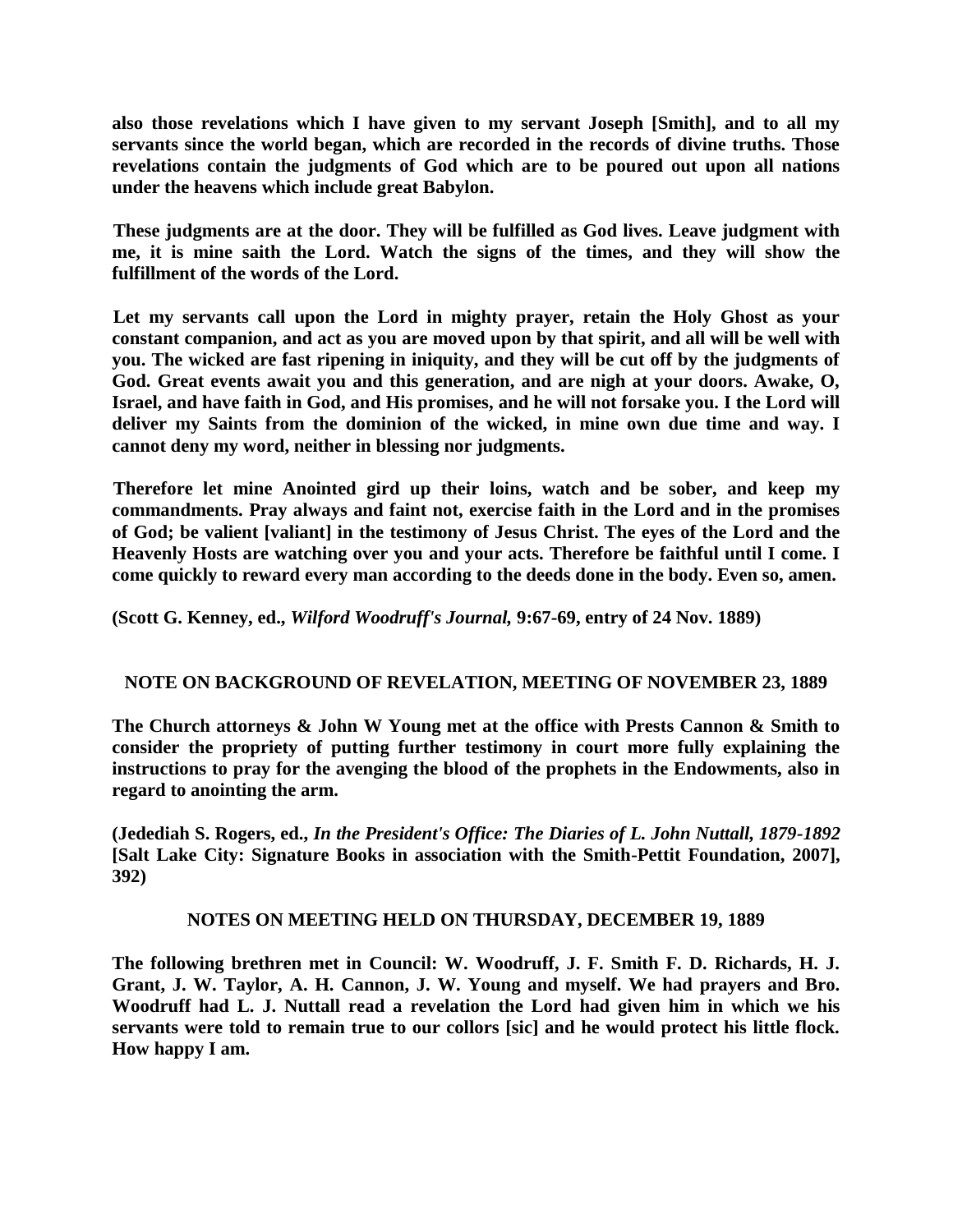**(Jean Bickmore White, ed.,** *Church, State, and Politics: The Diaries of John Henry Smith* **[Salt Lake City: Signature Books in association with Smith Research Associates, 1990], 231)** 

**During our meeting a revelation was read which Pres. Woodruff received Sunday evening, Nov'r 24th. Proposition had been made for the Church to make some concessions to the courts in regard to its principles. Both of Pres. Woodruff's counselors refused to advise him as to the course he should pursue, and he therefore laid the matter before the Lord. The answer came quick and strong. The word of the Lord was for us not to yield one particle of that which He had revealed and established. He had done and would continue to care for His work and those Saints who were faithful, and we need have no fear of our enemies when we were in the line of our duty. We are promised redemption and deliverance if we will trust in God and not in the arm of flesh. We were admonished to read and study the Word of God, and to pray often. The whole revelation was filled with words of the greatest encouragement and comfort, and my heart was filled with joy and peace during the entire reading. It sets all doubts at rest concern ing the course to pursue.** 

**(Edward Leo Lyman, ed.,** *Candid Insights of a Mormon Apostle: The Diaries of Abraham H. Cannon, 1889-1895* **[Salt Lake City: Signature Books in association with the Smith-Pettit Foundation, 2010], 38-39)** 



### **President Joseph F. Smith**

**Vision received by Joseph F. Smith at Salt Lake City, Utah on 3 October 1918** 

### **VISION OF THE REDEMPTION OF THE DEAD**

**On the third of October, in the year nineteen hundred and eighteen, I sat in my room pondering over the Scriptures and reflecting upon the great atoning sacrifice that was**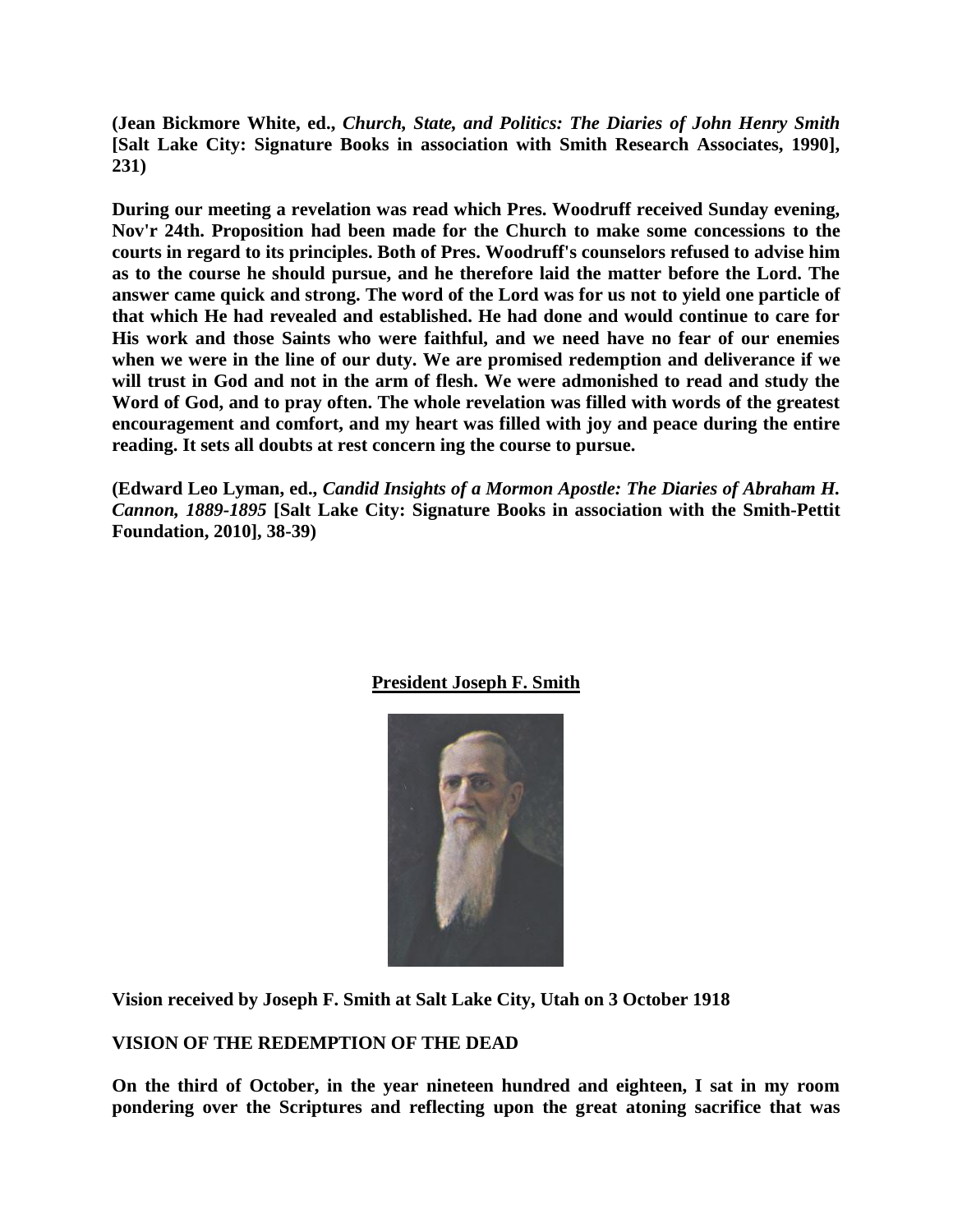**made by the Son of God for the redemption of the world, and the great and wonderful love made manifest by the Father and the Son in the coming of the Redeemer into the world, that through his Atonement and by obedience to the principles of the gospel, mankind might be saved.** 

**While I was thus engaged, my mind reverted to the writings of the Apostle Peter to the primitive saints scattered abroad throughout Pontus, Galatia, Cappadocia, and other parts of Asia where the gospel had been preached after the crucifixion of the Lord. I opened the Bible and read the third and fourth chapters of the first epistle of Peter, and as I read I was greatly impressed, more than I had ever been before, with the following passages:** 

**"For Christ also hath once suffered for sins, the just for the unjust, that he might bring us to God, being put to death in the flesh, but quickened by the Spirit: "By which also he went and preached unto the spirits in prison; "Which sometime were disobedient, when once the longsuffering of God waited in the days of Noah, while the ark was a preparing, wherein few, that is, eight souls were saved by water." (1 Peter 3:18-20.)** 

**"For for this cause was the gospel preached also to them that are dead, that they might be judged according to men in the flesh, but live according to God in the spirit." (1 Peter 4:6.)** 

**As I pondered over these things which are written, the eyes of my understanding were opened, and the Spirit of the Lord rested upon me, and I saw the hosts of the dead, both small and great.** 

**And there were gathered together in one place an innumerable company of the spirits of the just, who had been faithful in the testimony of Jesus while they lived in mortality, and who had offered sacrifice in the similitude of the great sacrifice of the Son of God, and had suffered tribulation in their Redeemer's name. All these had departed the mortal life, firm in the hope of a glorious resurrection, through the grace of God the Father and his Only Begotten Son, Jesus Christ.** 

**I beheld that they were filled with joy and gladness, and were rejoicing together because the day of their deliverance was at hand. They were assembled awaiting the advent of the Son of God into the spirit world, to declare their redemption from the bands of death. Their sleeping dust was to be restored unto its perfect frame, bone to his bone, and the sinews and the flesh upon them, the spirit and the body to be united never again to be divided, that they might receive a fulness of joy.** 

**While this vast multitude waited and conversed, rejoicing in the hour of their deliverance from the chains of death, the Son of God appeared, declaring liberty to the captives who had been faithful, and there he preached to them the everlasting gospel, the doctrine of the resurrection and the redemption of mankind from the fall, and from individual sins on conditions of repentance.**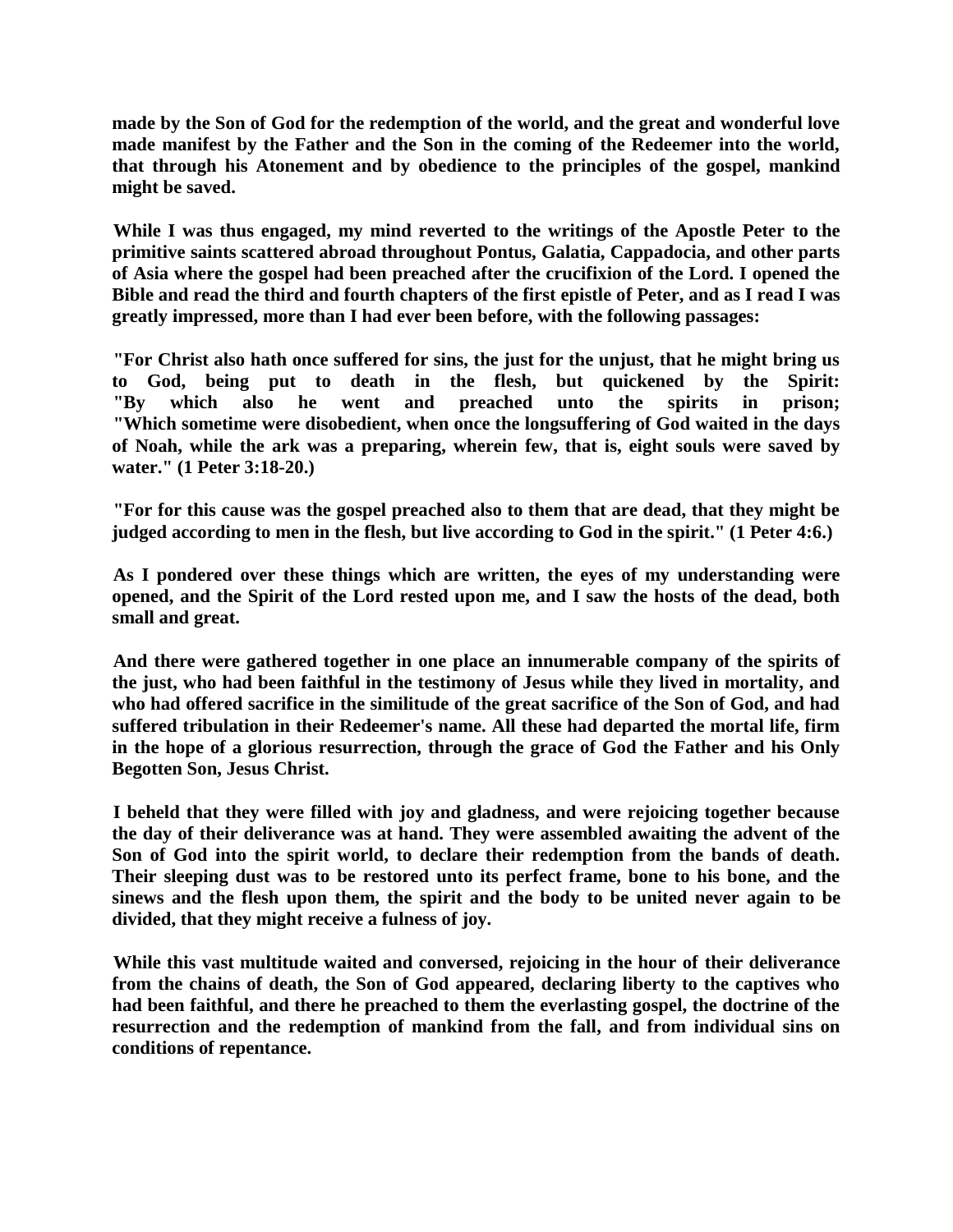**But unto the wicked he did not go, and among the ungodly and the unrepentant who had defiled themselves while in the flesh, his voice was not raised, neither did the rebellious who rejected the testimonies and the warnings of the ancient prophets behold his presence, nor look upon his face. Where these were, darkness reigned, but among the righteous there was peace, and the saints rejoiced in their redemption, and bowed the knee and acknowledged the Son of God as their Redeemer and Deliverer from death and the chains of hell. Their countenances shone and the radiance from the presence of the Lord rested upon them and they sang praises unto his holy Name.** 

**I marveled, for I understood that the Savior spent about three years in his ministry among the Jews and those of the house of Israel, endeavoring to teach them the everlasting gospel and call them unto repentance; and yet, notwithstanding his mighty works and miracles and proclamation of the truth in great power and authority, there were but few who hearkened to his voice and rejoiced in his presence and received salvation at his hands. But his ministry among those who were dead was limited to the brief time intervening between the crucifixion and his resurrection; and I wondered at the words of Peter wherein he said that the Son of God preached unto the spirits in prison who sometime were disobedient, when once the longsuffering of God waited in the days of Noah, and how it was possible for him to preach to those spirits and perform the necessary labor among them in so short a time.** 

**And as I wondered, my eyes were opened, and my understanding quickened, and I perceived that the Lord went not in person among the wicked and the disobedient who had rejected the truth, to teach them; but behold, from among the righteous he organized his forces and appointed messengers, clothed with power and authority, and commissioned them to go forth and carry the light of the gospel to them that were in darkness, even to all the spirits of men. And thus was the gospel preached to the dead.** 

**And the chosen messengers went forth to declare the acceptable day of the Lord, and proclaim liberty to the captives who were bound; even unto all who would repent of their sins and receive the gospel. Thus was the gospel preached to those who had died in their sins, without a knowledge of the truth, or in transgression, having rejected the prophets. These were taught faith in God, repentance from sin, vicarious baptism for the remission of sins, the gift of the Holy Ghost by the laying on of hands, and all other principles of the gospel that were necessary for them to know in order to qualify themselves that they might be judged according to men in the flesh, but live according to God in the spirit.** 

**And so it was made known among the dead, both small and great, the unrighteous as well as the faithful, that redemption had been wrought through the sacrifice of the Son of God upon the cross. Thus was it made known that our Redeemer spent his time during his sojourn in the world of spirits, instructing and preparing the faithful spirits of the prophets who had testified of him in the flesh, that they might carry the message of redemption unto all the dead unto whom he could not go personally because of their rebellion and transgression, that they through the ministration of his servants might also hear his words.**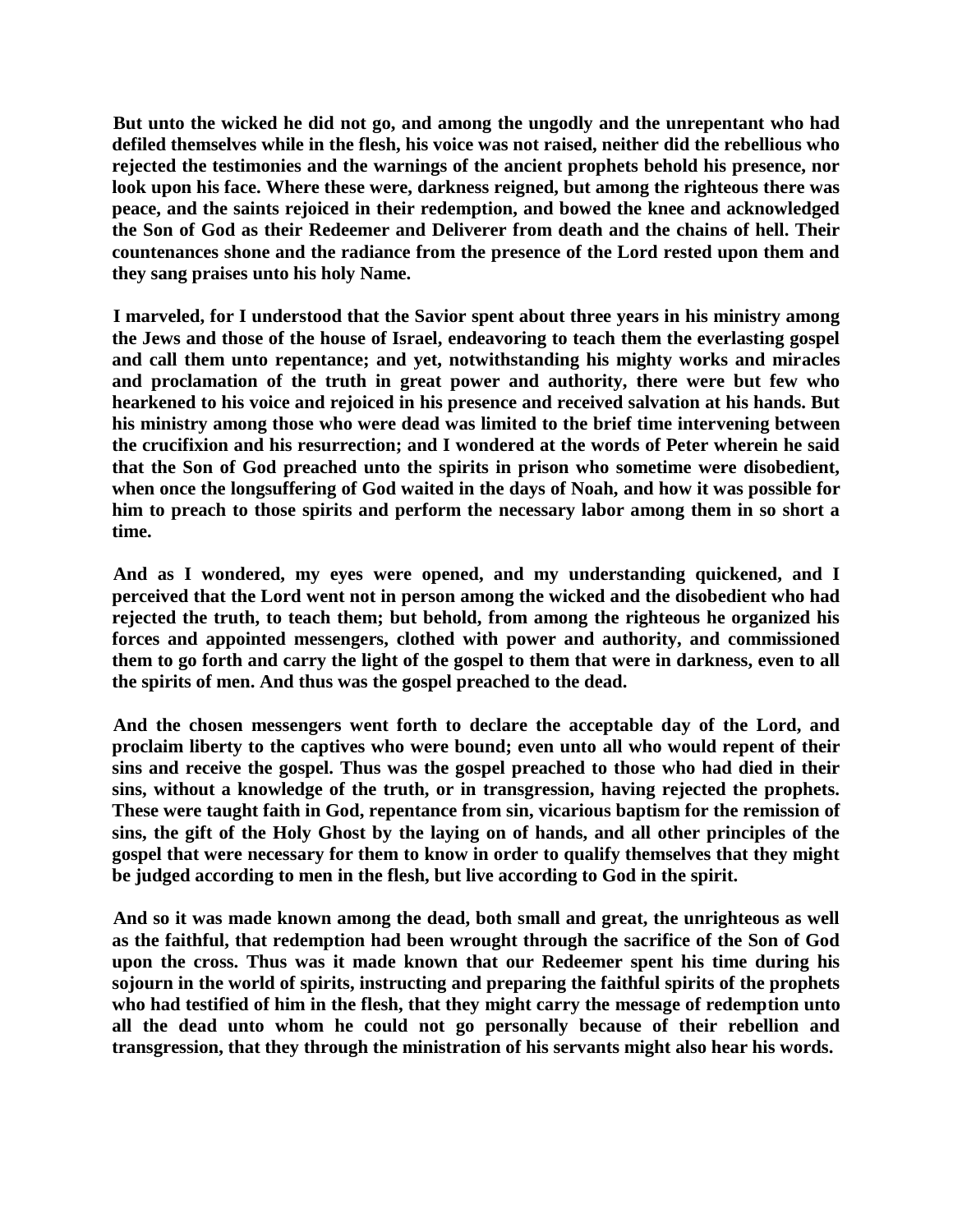**Among the great and mighty ones who were assembled in this vast congregation of the righteous, were Father Adam, the Ancient of Days and father of all, and our glorious Mother Eve, with many of her faithful daughters who had lived through the ages and worshiped the true and living God. Abel, the first martyr, was there, and his brother Seth, one of the mighty ones, who was in the express image of his father Adam. Noah, who gave warning of the flood; Shem, the great High Priest; Abraham, the father of the faithful; Isaac, Jacob, and Moses, the great lawgiver of Israel; Isaiah, who declared by prophecy that the Redeemer was anointed to bind up the broken hearted, to proclaim liberty to the captives, and the opening of the prison to them that were bound, were also there.** 

**Moreover, Ezekiel, who was shown in vision the great valley of dry bones which were to be clothed upon with flesh to come forth again in the resurrection of the dead, living souls; Daniel, who foresaw and foretold the establishment of the kingdom of God in the latter days, never again to be destroyed nor given to other people; Elias, who was with Moses on the Mount of Transfiguration, and Malachi, the prophet who testified of the coming of Elijah--of whom also Moroni spake to the Prophet Joseph Smith--declaring that he should come before the ushering in of the great and dreadful day of the Lord, were also there. The prophet Elijah was to plant in the hearts of the children the promises made to their fathers, foreshadowing the great work to be done in the temples of the Lord in the Dispensation of the Fulness of Times, for the redemption of the dead and the sealing of the children to their parents, lest the whole earth be smitten with a curse and utterly wasted at his coming.** 

**All these and many more, even the prophets who dwelt among the Nephites and testified of the coming of the Son of God, mingled in the vast assembly and waited for their deliverance, for the dead had looked upon the long absence of their spirits from their bodies as a bondage. These the Lord taught, and gave them power to come forth, after his resurrection from the dead, to enter into his Father's kingdom, there to be crowned with immortality and eternal life, and continue thenceforth their labors as had been promised by the Lord, and be partakers of all blessings which were held in reserve for them that love him.** 

**The Prophet Joseph Smith, and my father, Hyrum Smith, Brigham Young, John Taylor, Wilford Woodruff, and other choice spirits who were reserved to come forth in the fulness of times to take part in laying the foundations of the great Latter-day work, including the building of temples and the performance of ordinances therein for the redemption of the dead, were also in the spirit world. I observed that they were also among the noble and great ones who were chosen in the beginning to be rulers in the Church of God. Even before they were born, they, with many others, received their first lessons in the world of spirits, and were prepared to come forth in the due time of the Lord to labor in his vineyard for the salvation of the souls of men.** 

**I beheld that the faithful elders of this dispensation, when they depart from mortal life, continue their labors in the preaching of the gospel of repentance and redemption, through the sacrifice of the Only Begotten Son of God, among those who are in darkness and under the bondage of sin in the great world of the spirits of the dead. The dead who repent will be redeemed, through obedience to the ordinances of the house of God, and after they have**